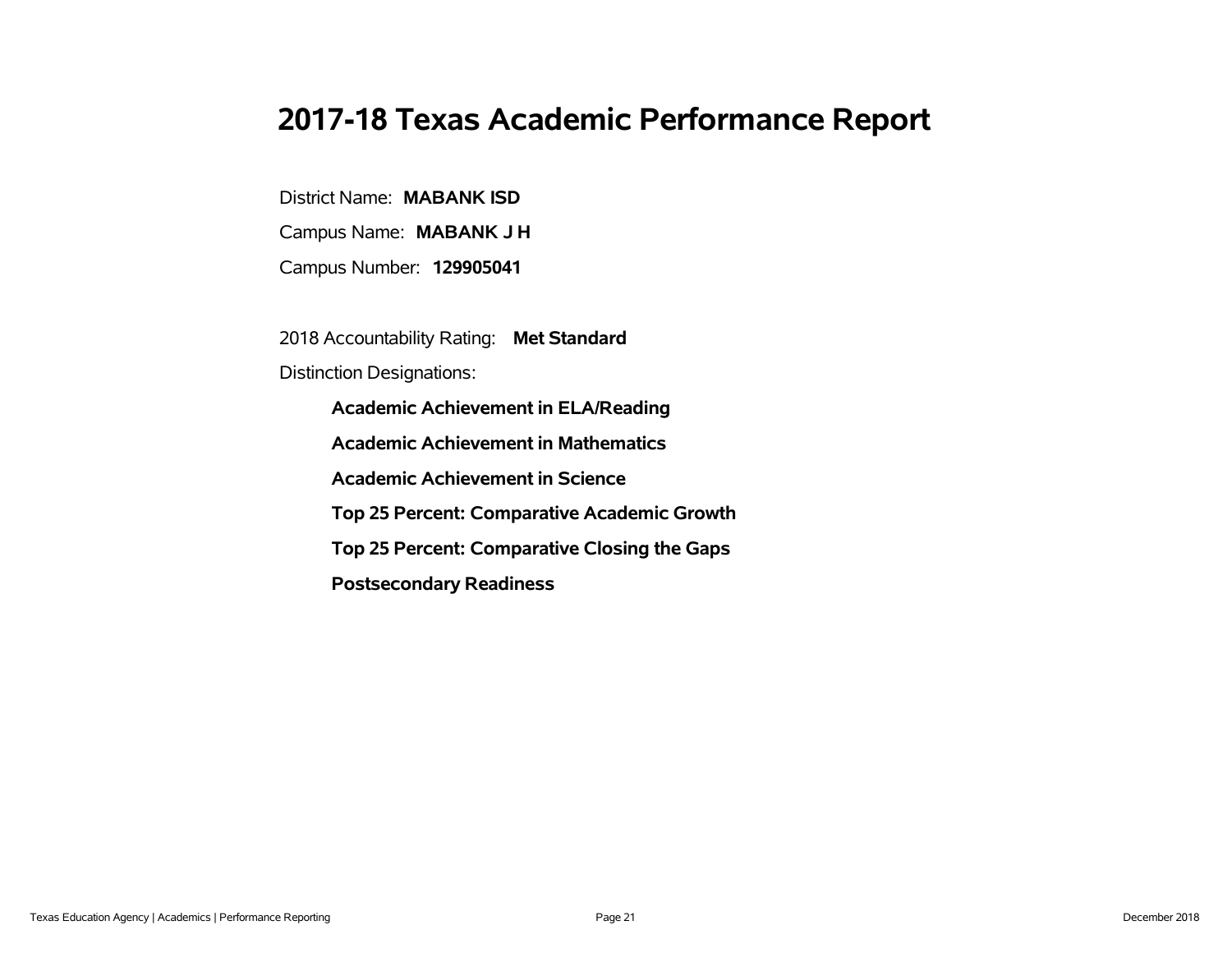# District Name: MABANK ISD **Texas Academic Performance Report Texas Academic Performance Report** Total Students: 481

Campus Name: MABANK J H **2017-18 Campus STAAR Performance** Grade Span: 07 - 08 Campus Number: 129905041<br>Campus Number: 129905041 School Type: Middle Campus Number: 129905041

|                                                                                       |              |              |                 |         |                                     |               |            |                    |        |                                   | Two or               |                      |                       |                  |
|---------------------------------------------------------------------------------------|--------------|--------------|-----------------|---------|-------------------------------------|---------------|------------|--------------------|--------|-----------------------------------|----------------------|----------------------|-----------------------|------------------|
|                                                                                       |              | <b>State</b> | <b>District</b> |         | African<br>Campus American Hispanic |               | White      | American<br>Indian | Asian  | <b>Pacific</b><br><b>Islander</b> | <b>More</b><br>Races | <b>Special</b><br>Ed | Econ<br><b>Disadv</b> | EL.<br>(Current) |
| STAAR Performance Rates by Tested Grade, Subject, and Performance Levels <sup>^</sup> |              |              |                 |         |                                     |               |            |                    |        |                                   |                      |                      |                       |                  |
| <b>Grade 7 Reading</b>                                                                |              |              |                 |         |                                     |               |            |                    |        |                                   |                      |                      |                       |                  |
| At Approaches Grade Level or Above                                                    | 2018         | 74%          | 83%             | 83%     | $\ast$                              | 79%           | 84%        | $\ast$             | $\ast$ |                                   | $\ast$               | $\ast$               | 77%                   | 72%              |
|                                                                                       | 2017         | 73%          | 83%             | 83%     | $\ast$                              | $\ast$        | 85%        | $\ast$             | $\ast$ |                                   | $\ast$               | $\ast$               | 79%                   | $\ast$           |
| At Meets Grade Level or Above                                                         | 2018         | 48%          | 50%             | 50%     | $\ast$                              | 53%           | 50%        | $\ast$             | $\ast$ |                                   | $\ast$               | $\ast$               | 42%                   | 44%              |
|                                                                                       | 2017         | 42%          | 48%             | 48%     | $\ast$                              | $\ast$        | 54%        | $\ast$             | $\ast$ | L,                                | $\ast$               | $\ast$               | 44%                   | $\ast$           |
| At Masters Grade Level                                                                | 2018         | 29%          | 29%             | 29%     | $\ast$                              | 32%           | 28%        | $\ast$             | $\ast$ | $\overline{a}$                    | $\ast$               | $\ast$               | 24%                   | 28%              |
|                                                                                       | 2017         | 23%          | 21%             | 21%     | $\ast$                              | $\ast$        | 24%        | $\ast$             | $\ast$ |                                   | $\ast$               | $\ast$               | 18%                   | $\ast$           |
| <b>Grade 7 Mathematics</b>                                                            |              |              |                 |         |                                     |               |            |                    |        |                                   |                      |                      |                       |                  |
| At Approaches Grade Level or Above                                                    | 2018         | 72%          | 89%             | 89%     | $\ast$                              | 83%           | 90%        | $\ast$             |        |                                   | $\ast$               | $\ast$               | 86%                   | $\ast$           |
|                                                                                       | 2017         | 70%          | $\ast$          | $\star$ | $\ast$                              | $\ast$        | $\ast$     | $\ast$             | $\ast$ |                                   | $\ast$               | $\ast$               | $\ast$                | $\ast$           |
| At Meets Grade Level or Above                                                         | 2018         | 40%          | 55%             | 55%     | ∗                                   | 57%           | 55%        | $\ast$             |        |                                   | $\ast$               | $\ast$               | 47%                   | $\ast$           |
|                                                                                       | 2017         | 40%          | $\ast$          | $\star$ | $\ast$                              | $\ast$        | $\ast$     | $\ast$             | $\ast$ |                                   | ∗                    | $\ast$               | $\ast$                | $\ast$           |
| At Masters Grade Level                                                                | 2018         | 18%          | 16%             | 16%     | $\ast$                              | 27%           | 14%        | $\ast$             |        |                                   | $\ast$               | $\ast$               | 11%                   | $\ast$           |
|                                                                                       | 2017         | 17%          | $\ast$          | $\star$ | $\ast$                              | $\ast$        | $\ast$     | $\ast$             | $\ast$ |                                   | $\ast$               | $\ast$               | $\ast$                | $\ast$           |
| <b>Grade 7 Writing</b>                                                                |              |              |                 | 71%     | $\ast$                              | 68%           |            | $\ast$             | $\ast$ |                                   | $\ast$               | $\ast$               | 64%                   | $\ast$           |
| At Approaches Grade Level or Above                                                    | 2018<br>2017 | 69%          | 71%<br>76%      | 76%     | $\ast$                              | $\ast$        | 73%<br>79% | $\ast$             | $\ast$ |                                   | $\ast$               | $\ast$               | 71%                   | $\ast$           |
|                                                                                       |              | 70%          |                 |         | $\ast$                              |               |            | $\ast$             | $\ast$ |                                   | $\ast$               | $\ast$               |                       | $\ast$           |
| At Meets Grade Level or Above                                                         | 2018         | 43%          | 44%             | 44%     | $\ast$                              | 36%<br>$\ast$ | 47%        | $\ast$             | $\ast$ |                                   | $\ast$               | $\ast$               | 37%                   | $\ast$           |
|                                                                                       | 2017         | 39%          | 39%             | 38%     | $\ast$                              |               | 44%        | $\ast$             | $\ast$ | $\blacksquare$                    | $\ast$               | $\ast$               | 35%                   | $\ast$           |
| At Masters Grade Level                                                                | 2018         | 15%          | 9%              | 9%      | $\ast$                              | 13%<br>*      | 8%         | $\ast$             | $\ast$ |                                   | $\ast$               | $\ast$               | 7%                    | $\ast$           |
|                                                                                       | 2017         | 12%          | 11%             | 10%     |                                     |               | 12%        |                    |        |                                   |                      |                      | 7%                    |                  |
| Grade 8 Reading ^^                                                                    |              |              |                 |         |                                     |               |            |                    |        |                                   |                      |                      |                       |                  |
| At Approaches Grade Level or Above                                                    | 2018         | 86%          | 93%             | 93%     | $\ast$                              | 96%           | 91%        | $\ast$             | $\ast$ |                                   | $\ast$               | $\ast$               | 92%                   | $\ast$           |
|                                                                                       | 2017         | 86%          | 95%             | 95%     | $\ast$                              | 92%           | 96%        |                    |        | ٠                                 | $\ast$               | 69%                  | 92%                   | $\ast$           |
| At Meets Grade Level or Above                                                         | 2018         | 49%          | 56%             | 56%     | $\ast$                              | 52%           | 57%        | $\ast$             | $\ast$ |                                   | $\ast$               | $\ast$               | 51%                   | $\ast$           |
|                                                                                       | 2017         | 50%          | 65%             | 65%     | $\ast$                              | 57%           | 67%        |                    |        |                                   | $\ast$               | 25%                  | 55%                   | $\ast$           |
| At Masters Grade Level                                                                | 2018         | 27%          | 29%             | 29%     | ∗                                   | 15%           | 35%        | $\ast$             | $\ast$ | ٠                                 | ∗                    | $\ast$               | 25%                   | $\ast$           |
|                                                                                       | 2017         | 23%          | 31%             | 31%     | ∗                                   | 19%           | 35%        |                    |        |                                   | $\ast$               | 16%                  | 24%                   | $\ast$           |
| Grade 8 Mathematics ^^                                                                |              |              |                 |         |                                     |               |            |                    |        |                                   |                      |                      |                       |                  |
| At Approaches Grade Level or Above                                                    | 2018         | 86%          | 98%             | 98%     | $\ast$                              | 100%          | 97%        | $\ast$             | $\ast$ | $\overline{\phantom{a}}$          | $\ast$               | $\ast$               | 98%                   | 100%             |
|                                                                                       | 2017         | 85%          | 97%             | 97%     | $\ast$                              | 98%           | 97%        | $\ast$             | $\ast$ |                                   | $\ast$               | $\ast$               | 95%                   | $\ast$           |
| At Meets Grade Level or Above                                                         | 2018         | 51%          | 84%             | 84%     | $\ast$                              | 88%           | 83%        | $\ast$             | $\ast$ | Ĭ.                                | $\ast$               | $\ast$               | 82%                   | 90%              |
|                                                                                       | 2017         | 45%          | 67%             | 67%     | $\ast$                              | 66%           | 68%        | $\ast$             | $\ast$ |                                   | $\ast$               | $\ast$               | 61%                   | $\ast$           |
| At Masters Grade Level                                                                | 2018         | 15%          | 41%             | 41%     | $\ast$                              | 44%           | 41%        | $\ast$             | $\ast$ | $\overline{\phantom{a}}$          | $\ast$               | $\ast$               | 36%                   | 50%              |
|                                                                                       | 2017         | 13%          | 27%             | 27%     | $\ast$                              | 27%           | 27%        | $\ast$             | $\ast$ |                                   | $\ast$               | $\ast$               | 22%                   | $\ast$           |
| <b>Grade 8 Science</b>                                                                |              |              |                 |         |                                     |               |            |                    |        |                                   |                      |                      |                       |                  |
| At Approaches Grade Level or Above                                                    | 2018         | 76%          | 90%             | 90%     |                                     | 94%           | 90%        | $\ast$             | $\ast$ | ÷,                                | $\ast$               | $\ast$               | 89%                   | $\ast$           |
|                                                                                       | 2017         | 76%          | 92%             | 92%     | $\ast$                              | 89%           | 92%        |                    | $\ast$ | ÷                                 | $\ast$               | $\ast$               | 88%                   | $\ast$           |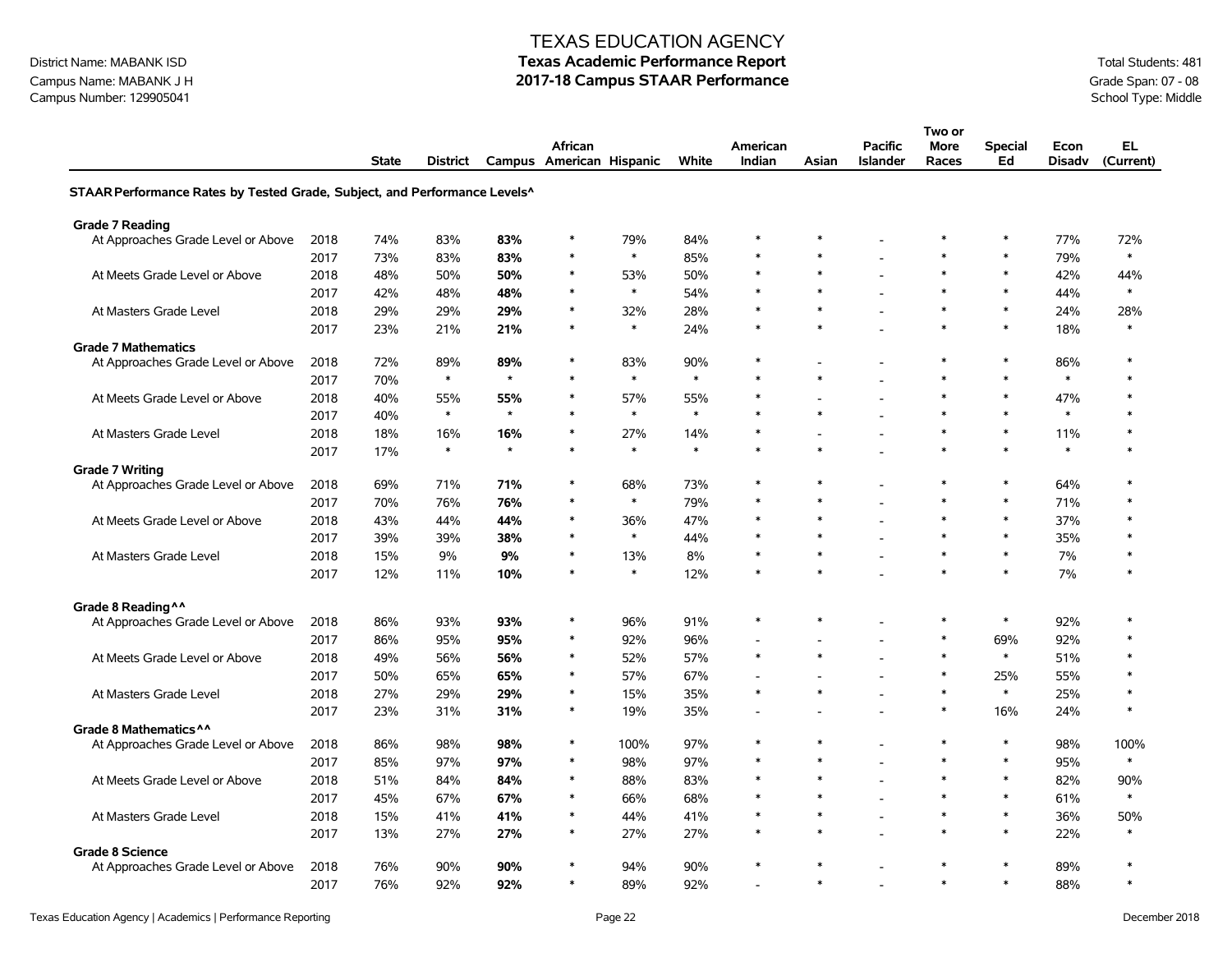## Campus Name: MABANK J H **2017-18 Campus STAAR Performance** Grade Span: 07 - 08 Campus Number: 129905041<br>Campus Number: 129905041 School Type: Middle Campus Number: 129905041

## TEXAS EDUCATION AGENCY District Name: MABANK ISD **Texas Academic Performance Report Texas Academic Performance Report** Total Students: 481

|                                    |      |              |                 |               |                          |        |                          |                          |        |                          | Two or      |                          |               |           |
|------------------------------------|------|--------------|-----------------|---------------|--------------------------|--------|--------------------------|--------------------------|--------|--------------------------|-------------|--------------------------|---------------|-----------|
|                                    |      |              |                 |               | African                  |        |                          | American                 |        | <b>Pacific</b>           | <b>More</b> | <b>Special</b>           | Econ          | EL.       |
|                                    |      | <b>State</b> | <b>District</b> | <b>Campus</b> | American Hispanic        |        | <b>White</b>             | Indian                   | Asian  | <b>Islander</b>          | Races       | Ed                       | <b>Disadv</b> | (Current) |
| At Meets Grade Level or Above      | 2018 | 52%          | 67%             | 67%           | $\ast$                   | 58%    | 70%                      | $\ast$                   | $\ast$ | ۰.                       | $\ast$      | $\ast$                   | 60%           |           |
|                                    | 2017 | 48%          | 65%             | 65%           | $\ast$                   | 54%    | 68%                      | L,                       | $\ast$ | $\blacksquare$           | $\ast$      | $\ast$                   | 58%           |           |
| At Masters Grade Level             | 2018 | 28%          | 38%             | 38%           | $\ast$                   | 35%    | 40%                      | $\ast$                   | $\ast$ | $\overline{\phantom{0}}$ | $\ast$      | $\ast$                   | 30%           |           |
|                                    | 2017 | 19%          | 30%             | 30%           | $\ast$                   | 22%    | 32%                      | $\overline{\phantom{0}}$ | $\ast$ |                          | $\ast$      | $\ast$                   | 26%           |           |
| <b>Grade 8 Social Studies</b>      |      |              |                 |               |                          |        |                          |                          |        |                          |             |                          |               |           |
| At Approaches Grade Level or Above | 2018 | 65%          | 65%             | 65%           | $\ast$                   | 67%    | 66%                      | $\ast$                   | ∗      |                          | $\ast$      | $\ast$                   | 58%           |           |
|                                    | 2017 | 63%          | 66%             | 66%           | $\ast$                   | $\ast$ | 71%                      | $\overline{\phantom{a}}$ | $\ast$ | $\overline{\phantom{a}}$ | $\ast$      | $\ast$                   | 62%           |           |
| At Meets Grade Level or Above      | 2018 | 36%          | 22%             | 22%           | $\ast$                   | 25%    | 23%                      | $\ast$                   | $\ast$ | $\overline{\phantom{0}}$ | $\ast$      | $\ast$                   | 18%           |           |
|                                    | 2017 | 33%          | 30%             | 30%           | $\ast$                   | $\ast$ | 31%                      | $\overline{\phantom{a}}$ | ∗      | $\overline{\phantom{0}}$ | $\ast$      | $\ast$                   | 25%           |           |
| At Masters Grade Level             | 2018 | 21%          | 10%             | 10%           | $\ast$                   | 10%    | 11%                      | $\ast$                   | $\ast$ | $\blacksquare$           | $\ast$      | $\ast$                   | 6%            |           |
|                                    | 2017 | 19%          | 13%             | 13%           | $\ast$                   | $*$    | 14%                      | $\overline{a}$           | $\ast$ | ۰                        | $\ast$      | $\ast$                   | 8%            |           |
| <b>End of Course English I</b>     |      |              |                 |               |                          |        |                          |                          |        |                          |             |                          |               |           |
| At Approaches Grade Level or Above | 2017 | 64%          | 72%             | $\star$       |                          |        |                          |                          | ∗      |                          |             |                          |               |           |
| At Meets Grade Level or Above      | 2017 | 43%          | 53%             | $\star$       |                          |        | $\overline{\phantom{a}}$ | $\overline{\phantom{a}}$ | $\ast$ | $\overline{\phantom{0}}$ |             |                          |               |           |
| At Masters Grade Level             | 2017 | 8%           | 7%              | $\star$       |                          |        |                          |                          | $\ast$ |                          |             |                          |               |           |
| End of Course Algebra I            |      |              |                 |               |                          |        |                          |                          |        |                          |             |                          |               |           |
| At Approaches Grade Level or Above | 2018 | 83%          | 93%             | 100%          | $\overline{\phantom{a}}$ | 100%   | 100%                     | $\ast$                   | ∗      |                          | $\ast$      | $\ast$                   | 100%          |           |
|                                    | 2017 | 83%          | 89%             | 100%          | $\overline{\phantom{a}}$ | 100%   | 100%                     | $\overline{a}$           | ∗      | $\overline{\phantom{0}}$ | $\ast$      | $\overline{\phantom{a}}$ | 100%          |           |
| At Meets Grade Level or Above      | 2018 | 55%          | 69%             | 99%           | $\overline{\phantom{0}}$ | 92%    | 100%                     | $\ast$                   | ∗      |                          | $\ast$      | $\ast$                   | 97%           |           |
|                                    | 2017 | 48%          | 50%             | 99%           | $\overline{\phantom{0}}$ | 100%   | 100%                     | $\overline{\phantom{a}}$ | ∗      | $\blacksquare$           | $\ast$      | $\sim$                   | 96%           |           |
| At Masters Grade Level             | 2018 | 32%          | 41%             | 80%           | $\overline{\phantom{a}}$ | 67%    | 83%                      | $\ast$                   | $\ast$ | ۰                        | $\ast$      | $\ast$                   | 83%           |           |
|                                    | 2017 | 26%          | 29%             | 85%           | $\overline{\phantom{a}}$ | 75%    | 86%                      | $\overline{a}$           | $\ast$ |                          | $\ast$      | $\overline{a}$           | 75%           |           |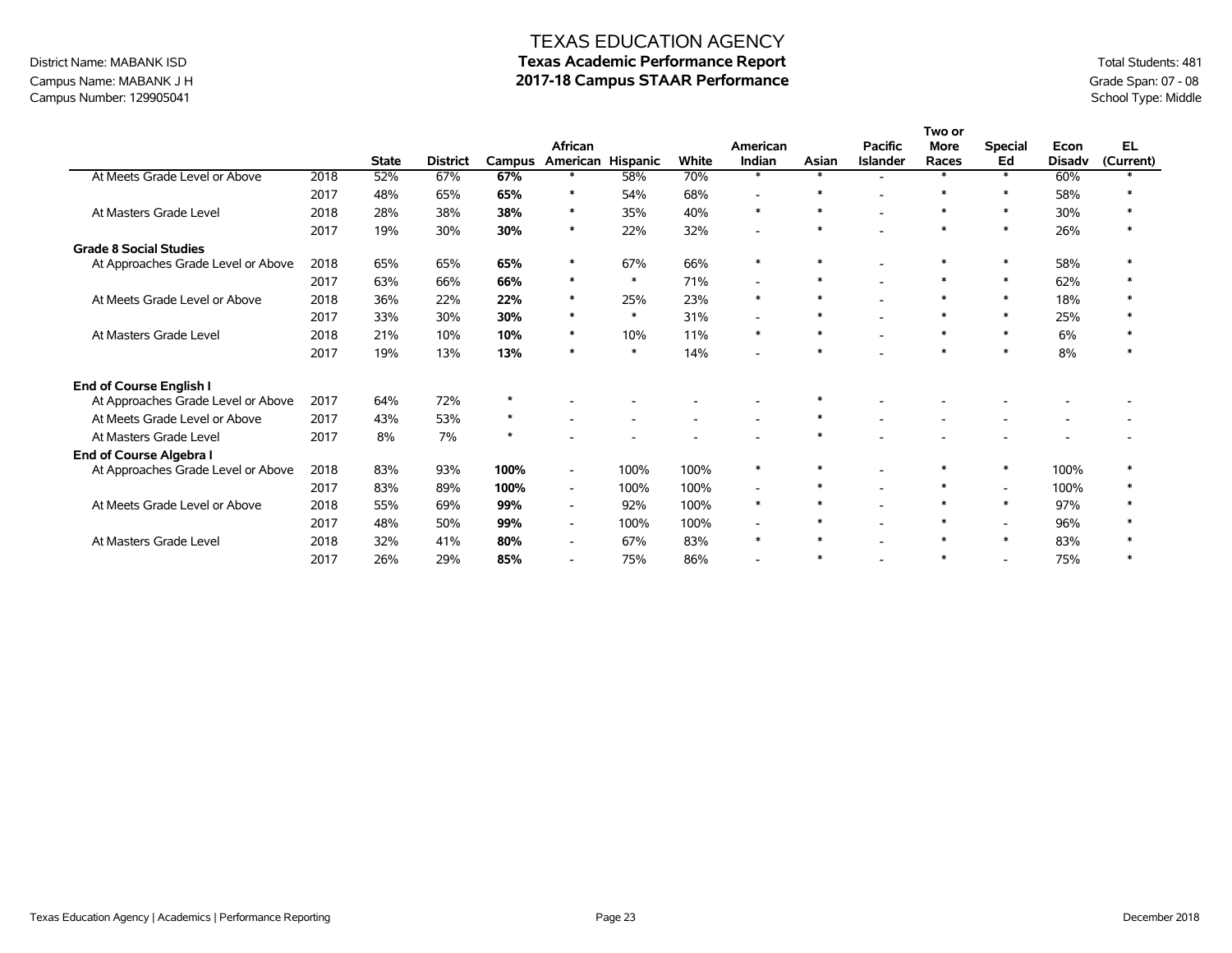## Campus Name: MABANK J H **2017-18 Campus STAAR Performance** Grade Span: 07 - 08 Campus Number: 129905041<br>Campus Number: 129905041 School Type: Middle Campus Number: 129905041

### TEXAS EDUCATION AGENCY

# District Name: MABANK ISD **Texas Academic Performance Report Texas Academic Performance Report** Total Students: 481

|                                                                           |      |       |          |     |                          |        |       |                |        |                          | Two or |                |               |           |
|---------------------------------------------------------------------------|------|-------|----------|-----|--------------------------|--------|-------|----------------|--------|--------------------------|--------|----------------|---------------|-----------|
|                                                                           |      |       |          |     | African                  |        |       | American       |        | <b>Pacific</b>           | More   | <b>Special</b> | Econ          | EL        |
|                                                                           |      | State | District |     | Campus American Hispanic |        | White | Indian         | Asian  | <b>Islander</b>          | Races  | Ed             | <b>Disadv</b> | (Current) |
| STAAR Performance Rates by Tested Grade, Subject, and Performance Levels^ |      |       |          |     |                          |        |       |                |        |                          |        |                |               |           |
| <b>All Grades All Subjects</b>                                            |      |       |          |     |                          |        |       |                |        |                          |        |                |               |           |
| At Approaches Grade Level or Above                                        | 2018 | 77%   | 85%      | 85% | $\ast$                   | 85%    | 85%   | 84%            | 93%    |                          | 86%    | 54%            | 81%           | 75%       |
|                                                                           | 2017 | 75%   | 83%      | 85% | *                        | 80%    | 87%   | $\ast$         | 80%    |                          | 75%    | 53%            | 81%           | $\ast$    |
| At Meets Grade Level or Above                                             | 2018 | 48%   | 56%      | 56% | *                        | 55%    | 57%   | 47%            | 73%    |                          | 53%    | 23%            | 50%           | 45%       |
|                                                                           | 2017 | 45%   | 52%      | 53% | $\ast$                   | 43%    | 57%   | $\ast$         | 70%    |                          | 39%    | 19%            | 47%           | $\ast$    |
| At Masters Grade Level                                                    | 2018 | 22%   | 24%      | 27% | $\ast$                   | 27%    | 28%   | 26%            | 47%    |                          | 19%    | 8%             | 22%           | 24%       |
|                                                                           | 2017 | 20%   | 21%      | 23% | $\ast$                   | 15%    | 26%   | $\ast$         | 70%    |                          | 15%    | 7%             | 18%           | $\ast$    |
| <b>All Grades ELA/Reading</b>                                             |      |       |          |     |                          |        |       |                |        |                          |        |                |               |           |
| At Approaches Grade Level or Above                                        | 2018 | 74%   | 81%      | 88% | $\ast$                   | 87%    | 87%   | $\ast$         | $\ast$ |                          | 100%   | $\ast$         | 84%           | 77%       |
|                                                                           | 2017 | 72%   | 80%      | 89% | $\ast$                   | 89%    | 91%   | $\ast$         | $\ast$ |                          | $\ast$ | 51%            | 85%           | $\ast$    |
| At Meets Grade Level or Above                                             | 2018 | 46%   | 51%      | 53% | $\ast$                   | 52%    | 54%   | $\ast$         | $\ast$ |                          | 56%    | $\ast$         | 46%           | 32%       |
|                                                                           | 2017 | 44%   | 51%      | 57% | $\ast$                   | 43%    | 61%   | $\ast$         | $\ast$ |                          | $\ast$ | 18%            | 50%           | $\ast$    |
| At Masters Grade Level                                                    | 2018 | 19%   | 20%      | 29% | $\ast$                   | 24%    | 31%   | $\ast$         | $\ast$ |                          | 31%    | $\ast$         | 24%           | 23%       |
|                                                                           | 2017 | 19%   | 19%      | 26% | $\ast$                   | 14%    | 30%   | $\ast$         | $\ast$ |                          | $\ast$ | 11%            | 21%           | $\ast$    |
| <b>All Grades Mathematics</b>                                             |      |       |          |     |                          |        |       |                |        |                          |        |                |               |           |
| At Approaches Grade Level or Above                                        | 2018 | 81%   | 93%      | 95% | $\ast$                   | 95%    | 95%   | $\ast$         | $\ast$ |                          | $\ast$ | 87%            | 94%           | 90%       |
|                                                                           | 2017 | 79%   | 89%      | 90% | $\ast$                   | 86%    | 92%   | $\ast$         | $\ast$ |                          | $\ast$ | $\ast$         | 87%           | $\ast$    |
| At Meets Grade Level or Above                                             | 2018 | 50%   | 65%      | 76% | $\ast$                   | 79%    | 76%   | $\ast$         | $\ast$ |                          | $\ast$ | 40%            | 71%           | 74%       |
|                                                                           | 2017 | 46%   | 56%      | 62% | $\ast$                   | 58%    | 65%   | $\ast$         | $\ast$ |                          | $\ast$ | $\ast$         | 56%           | $\ast$    |
| At Masters Grade Level                                                    | 2018 | 24%   | 31%      | 38% | $\ast$                   | 42%    | 38%   | $\ast$         | $\ast$ |                          | $\ast$ | 13%            | 32%           | 45%       |
|                                                                           | 2017 | 22%   | 27%      | 28% | $\ast$                   | 22%    | 30%   | $\ast$         | $\ast$ |                          | $\ast$ | $\ast$         | 21%           | $\ast$    |
| <b>All Grades Writing</b>                                                 |      |       |          |     |                          |        |       |                |        |                          |        |                |               |           |
| At Approaches Grade Level or Above                                        | 2018 | 66%   | 72%      | 71% | $\ast$                   | 68%    | 73%   | $\ast$         | $\ast$ |                          | $\ast$ | $\ast$         | 64%           | $\ast$    |
|                                                                           | 2017 | 67%   | 74%      | 76% | $\ast$                   | $\ast$ | 79%   | $\ast$         | $\ast$ |                          | $\ast$ | $\ast$         | 71%           | $\ast$    |
| At Meets Grade Level or Above                                             | 2018 | 41%   | 47%      | 44% | $\ast$                   | 36%    | 47%   | $\ast$         | $\ast$ |                          | $\ast$ | $\ast$         | 37%           | $\ast$    |
|                                                                           | 2017 | 36%   | 40%      | 38% | $\ast$                   | $\ast$ | 44%   | $\ast$         | $\ast$ |                          | $\ast$ | $\ast$         | 35%           | $\ast$    |
| At Masters Grade Level                                                    | 2018 | 13%   | 12%      | 9%  | $\ast$                   | 13%    | 8%    | $\ast$         | $\ast$ |                          | $\ast$ | $\ast$         | 7%            | $\ast$    |
|                                                                           | 2017 | 11%   | 11%      | 10% | $\ast$                   | $\ast$ | 12%   | $\ast$         | $\ast$ |                          | $\ast$ | $\ast$         | 7%            | $\ast$    |
| <b>All Grades Science</b>                                                 |      |       |          |     |                          |        |       |                |        |                          |        |                |               |           |
| At Approaches Grade Level or Above                                        | 2018 | 80%   | 91%      | 90% | $\ast$                   | 94%    | 90%   | $\ast$         | $\ast$ |                          | $\ast$ | $\ast$         | 89%           | $\ast$    |
|                                                                           | 2017 | 79%   | 90%      | 92% | $\ast$                   | 89%    | 92%   | Ĭ.             | $\ast$ |                          | $\ast$ | $\ast$         | 88%           | $\ast$    |
| At Meets Grade Level or Above                                             | 2018 | 51%   | 61%      | 67% | $\ast$                   | 58%    | 70%   | $\ast$         | $\ast$ |                          | $\ast$ | $\ast$         | 60%           | $\ast$    |
|                                                                           | 2017 | 49%   | 60%      | 65% | $\ast$                   | 54%    | 68%   | $\overline{a}$ | ∗      |                          | $\ast$ | $\ast$         | 58%           | $\ast$    |
| At Masters Grade Level                                                    | 2018 | 23%   | 27%      | 38% | $\ast$                   | 35%    | 40%   | $\ast$         | $\ast$ | $\overline{\phantom{a}}$ | $\ast$ | *              | 30%           | $\ast$    |
|                                                                           | 2017 | 19%   | 25%      | 30% | $\ast$                   | 22%    | 32%   | $\overline{a}$ | $\ast$ |                          | $\ast$ | $\ast$         | 26%           | $\ast$    |
| <b>All Grades Social Studies</b>                                          |      |       |          |     |                          |        |       |                |        |                          |        |                |               |           |
| At Approaches Grade Level or Above                                        | 2018 | 78%   | 81%      | 65% | *                        | 67%    | 66%   | $\ast$         | $\ast$ |                          | $\ast$ | $\ast$         | 58%           | $\ast$    |
|                                                                           | 2017 | 77%   | 78%      | 66% |                          | $\ast$ | 71%   | $\overline{a}$ | $\ast$ |                          | $\ast$ | $\ast$         | 62%           | $\ast$    |
| At Meets Grade Level or Above                                             | 2018 | 53%   | 47%      | 22% | $\ast$                   | 25%    | 23%   | $\ast$         | $\ast$ |                          | $\ast$ | $\ast$         | 18%           | $\ast$    |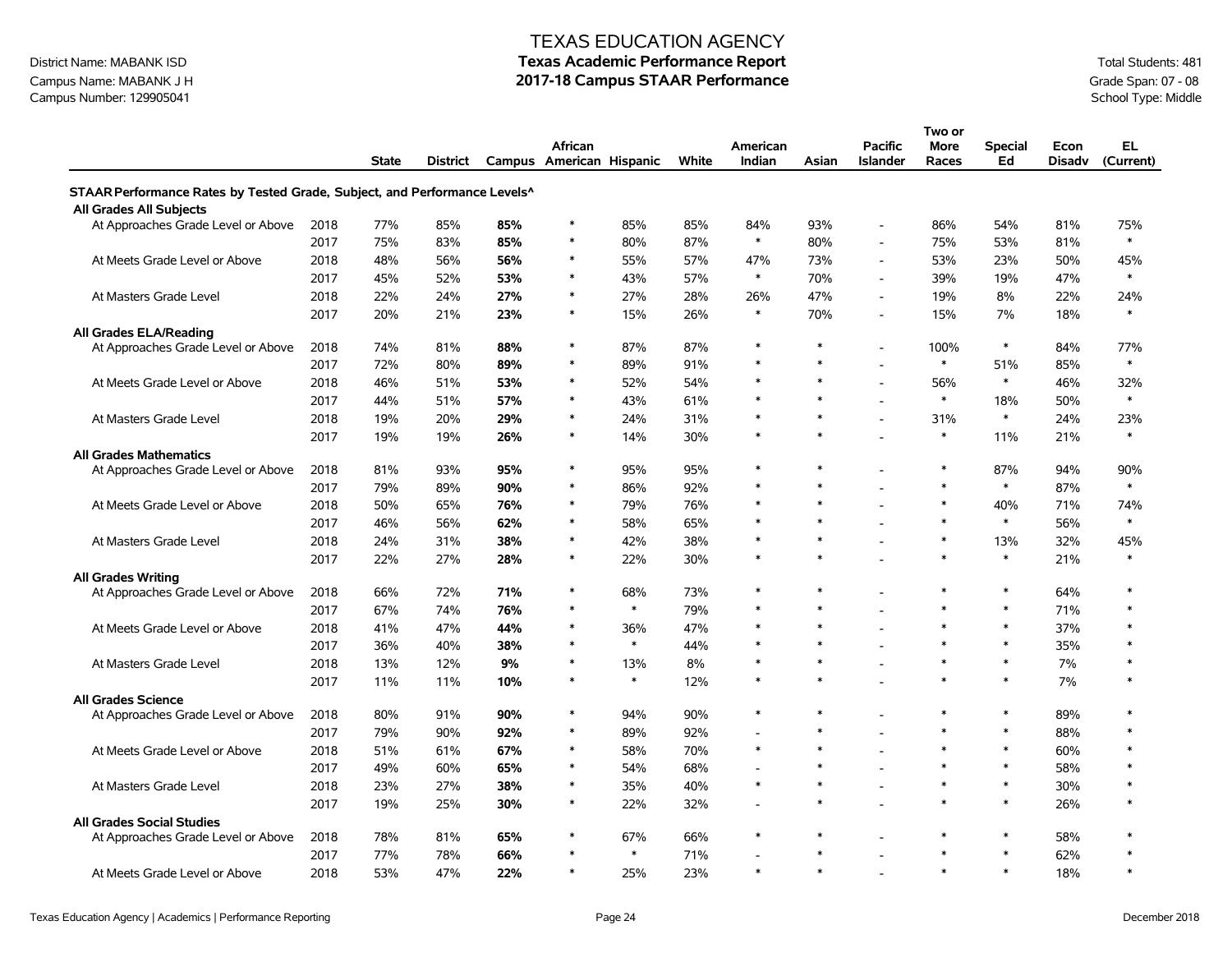# District Name: MABANK ISD **Texas Academic Performance Report Texas Academic Performance Report** Total Students: 481

Campus Name: MABANK J H **2017-18 Campus STAAR Performance** Grade Span: 07 - 08 Campus Number: 129905041<br>Campus Number: 129905041 School Type: Middle Campus Number: 129905041

|                        |      |       |                 |     |                          |     |       |                          |       |                 | Two or |                |               |           |
|------------------------|------|-------|-----------------|-----|--------------------------|-----|-------|--------------------------|-------|-----------------|--------|----------------|---------------|-----------|
|                        |      |       |                 |     | African                  |     |       | American                 |       | <b>Pacific</b>  | More   | <b>Special</b> | Econ          | EL        |
|                        |      | State | <b>District</b> |     | Campus American Hispanic |     | White | Indian                   | Asian | <b>Islander</b> | Races  | Ed             | <b>Disady</b> | (Current) |
|                        | 2017 | 49%   | 41%             | 30% |                          |     | 31%   | $\overline{\phantom{0}}$ |       |                 |        |                | 25%           |           |
| At Masters Grade Level | 2018 | 31%   | 23%             | 10% |                          | 10% | 11%   |                          |       |                 |        |                | 6%            |           |
|                        | 2017 | 27%   | 17%             | 13% |                          |     | 14%   | $\overline{\phantom{0}}$ |       |                 |        |                | 8%            |           |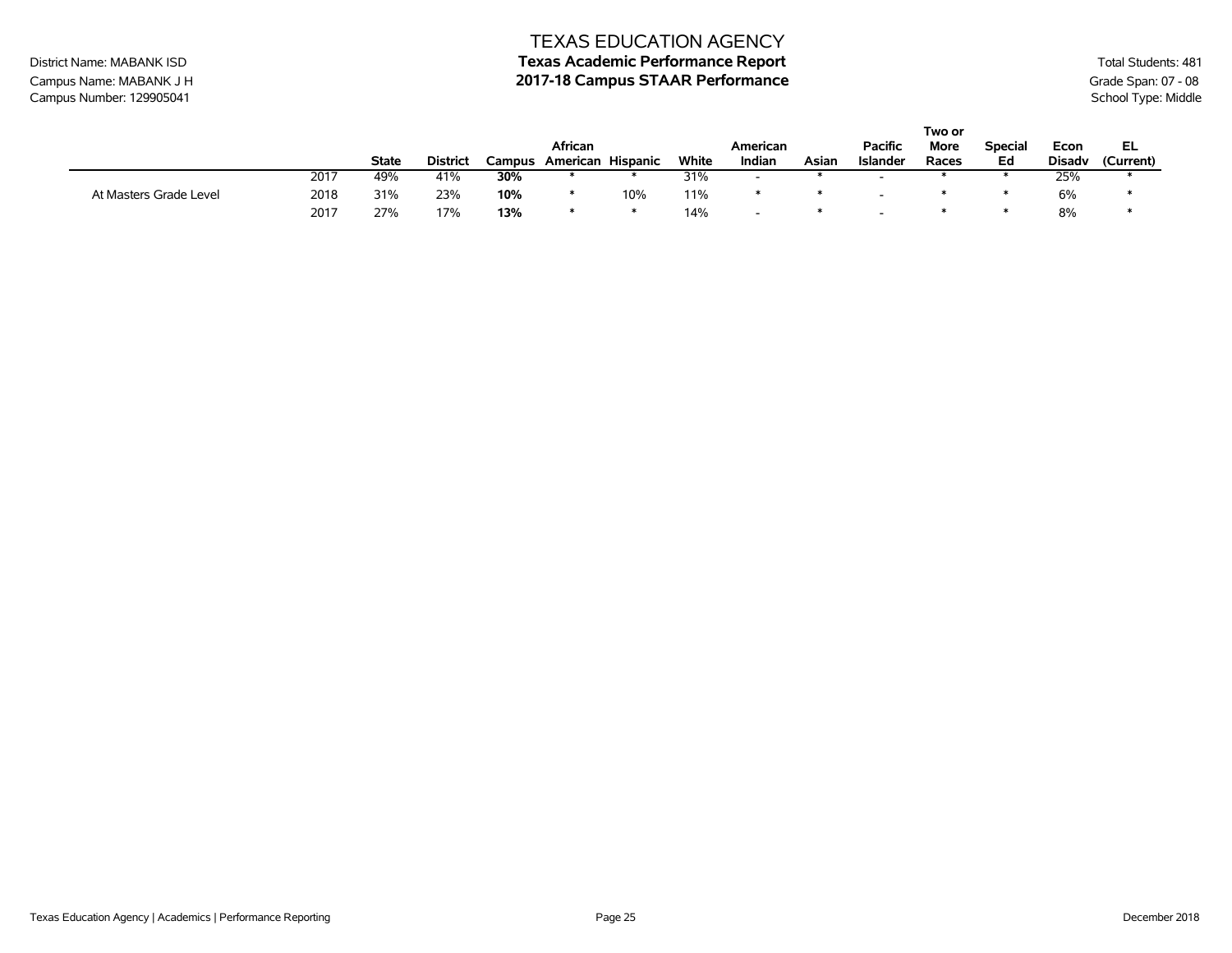# TEXAS EDUCATION AGENCY District Name: MABANK ISD **Texas Academic Performance Report Texas Academic Performance Report** Total Students: 481

Campus Name: MABANK J H<br>
Campus Number: 129905041<br>
Campus Number: 129905041<br>
School Type: Middle Campus Number: 129905041

|                                                                              |                      | <b>State</b>   | <b>District</b> | Campus         | African<br>American Hispanic         |                | White          | American<br>Indian     | Asian                              | Pacific<br><b>Islander</b>                           | Two or<br>More<br>Races | <b>Special</b><br>Ed | Econ<br><b>Disadv</b> | EL.<br>(Current<br>&<br><b>Monitored)</b> |
|------------------------------------------------------------------------------|----------------------|----------------|-----------------|----------------|--------------------------------------|----------------|----------------|------------------------|------------------------------------|------------------------------------------------------|-------------------------|----------------------|-----------------------|-------------------------------------------|
| School Progress Domain - Academic Growth Score by Grade and Subject          |                      |                |                 |                |                                      |                |                |                        |                                    |                                                      |                         |                      |                       |                                           |
| Grade 7 ELA/Reading<br>Grade 7 Mathematics                                   | 2018<br>2018         | 76<br>67       | 75<br>90        | 75<br>90       | $\ast$                               | 78<br>97       | 74<br>89       | $\ast$<br>$*$          | $\ast$<br>$\overline{\phantom{a}}$ | $\overline{\phantom{a}}$<br>$\overline{\phantom{a}}$ | 86<br>100               | 61<br>85             | 76<br>88              | 81<br>85                                  |
| Grade 8 ELA/Reading<br>Grade 8 Mathematics<br>End of Course Algebra I        | 2018<br>2018<br>2018 | 79<br>81<br>72 | 80<br>93<br>78  | 80<br>93<br>91 | ∗<br>100<br>$\overline{\phantom{0}}$ | 83<br>86<br>75 | 79<br>95<br>95 | ∗<br>$\ast$<br>$\ast$  | $\ast$<br>$\ast$<br>$\ast$         | $\overline{\phantom{0}}$<br>$\overline{\phantom{a}}$ | 89<br>100<br>$\star$    | 80<br>83<br>$\ast$   | 82<br>93<br>92        | 77<br>93<br>$\ast$                        |
| All Grades Both Subjects<br>All Grades ELA/Reading<br>All Grades Mathematics | 2018<br>2018<br>2018 | 69<br>69<br>70 | 71<br>66<br>76  | 85<br>78<br>92 | 88<br>75<br>100                      | 84<br>81<br>88 | 85<br>76<br>93 | 70<br>$\ast$<br>$\ast$ | 100<br>$\ast$<br>$\ast$            | $\overline{\phantom{0}}$<br>-                        | 91<br>88<br>94          | 77<br>69<br>85       | 85<br>79<br>91        | 85<br>79<br>90                            |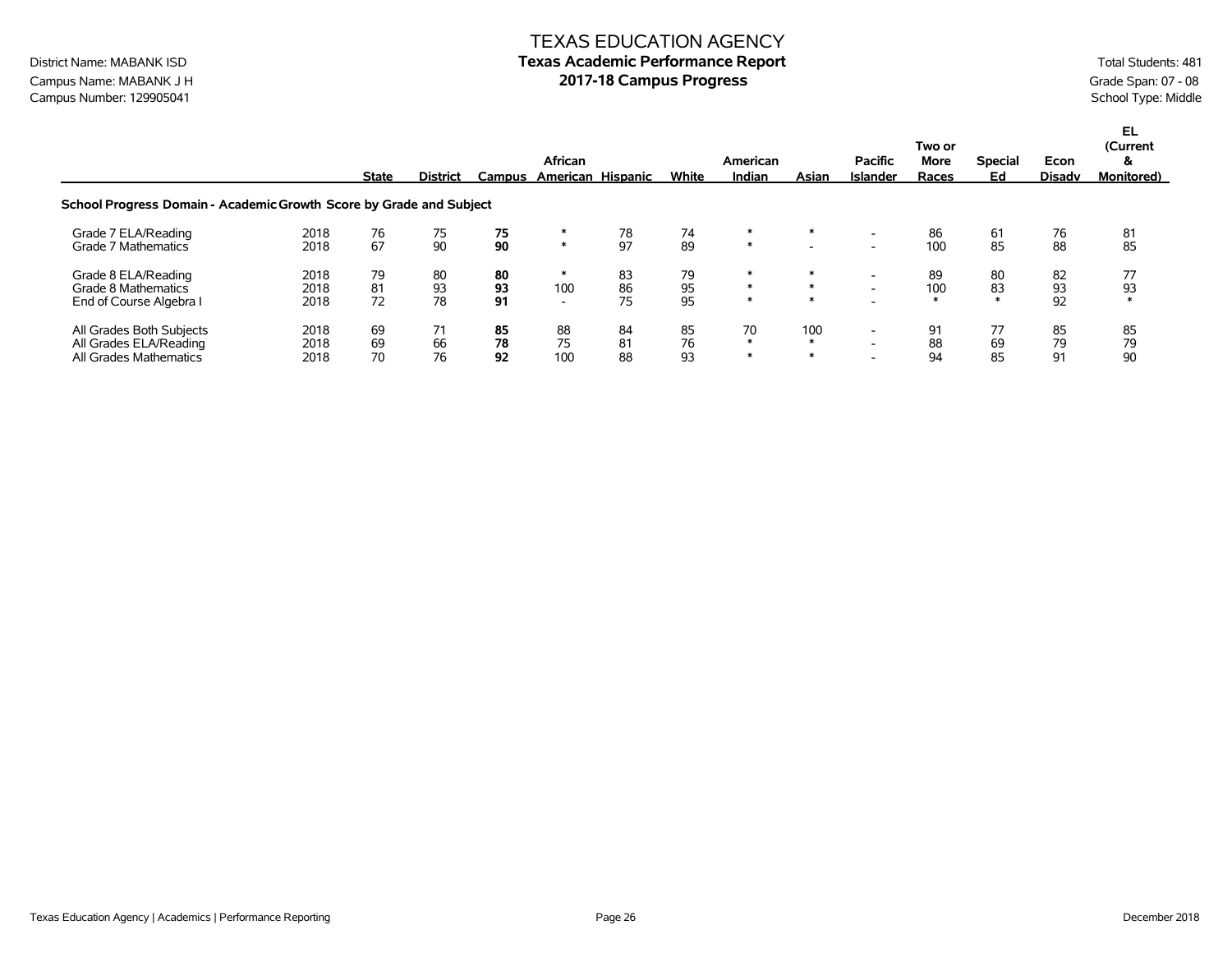Campus Name: MABANK J H **2017-18 Campus Prior Year and Student Success Initiative** Grade Span: 07 - 08<br>Campus Number: 129905041<br>School Type: Middle Campus Number: 129905041

### TEXAS EDUCATION AGENCY

# District Name: MABANK ISD **Texas Academic Performance Report Texas Academic Performance Report** Total Students: 481

|                                                                                                     |                              | <b>State</b>             | <b>District</b>          |                          | African<br>Campus American Hispanic  |                          | White                    | American<br>Indian                                                                         | Asian                              | <b>Pacific</b><br><b>Islander</b> | Two or<br><b>More</b><br>Races | <b>Special</b><br>Ed     | Econ<br><b>Disadv</b>    | EL.<br>(Current)      |
|-----------------------------------------------------------------------------------------------------|------------------------------|--------------------------|--------------------------|--------------------------|--------------------------------------|--------------------------|--------------------------|--------------------------------------------------------------------------------------------|------------------------------------|-----------------------------------|--------------------------------|--------------------------|--------------------------|-----------------------|
| Progress of Prior-Year Non-Proficient Students                                                      |                              |                          |                          |                          |                                      |                          |                          |                                                                                            |                                    |                                   |                                |                          |                          |                       |
| Sum of Grades 4-8                                                                                   |                              |                          |                          |                          |                                      |                          |                          |                                                                                            |                                    |                                   |                                |                          |                          |                       |
| Reading<br>Mathematics                                                                              | 2018<br>2017<br>2018<br>2017 | 38%<br>35%<br>47%<br>43% | 45%<br>44%<br>71%<br>56% | 53%<br>58%<br>79%<br>59% | $\ast$<br>$\ast$<br>$\ast$<br>$\ast$ | 50%<br>62%<br>71%<br>59% | 48%<br>63%<br>79%<br>62% | $\overline{\phantom{a}}$<br>$\ast$<br>$\overline{\phantom{a}}$<br>$\overline{\phantom{a}}$ | $\ast$<br>$\overline{\phantom{a}}$ |                                   | $\ast$<br>$\ast$<br>$\ast$     | 33%<br>33%<br>80%<br>55% | 52%<br>58%<br>78%<br>58% | ∗<br>$\ast$<br>$\ast$ |
| <b>Student Success Initiative</b>                                                                   |                              |                          |                          |                          |                                      |                          |                          |                                                                                            |                                    |                                   |                                |                          |                          |                       |
| <b>Grade 8 Reading</b><br>Students Meeting Approaches Grade Level on First STAAR Administration     | 2018                         | 79%                      | 86%                      | 86%                      | $\ast$                               | 91%                      | 84%                      | $\ast$                                                                                     | $\ast$                             |                                   | 100%                           | 27%                      | 82%                      | $\ast$                |
| Students Requiring Accelerated Instruction<br><b>STAAR Cumulative Met Standard</b>                  | 2018<br>2018                 | 21%<br>85%               | 14%<br>93%               | 14%<br>93%               | $\ast$<br>100%                       | $\ast$<br>96%            | 16%<br>91%               | $\ast$<br>$\ast$                                                                           | $\ast$<br>∗                        |                                   | $\ast$<br>100%                 | 73%<br>41%               | 18%<br>91%               | $\ast$<br>$\ast$      |
| <b>Grade 8 Mathematics</b><br>Students Meeting Approaches Grade Level on First STAAR Administration | 2018                         | 80%                      | 96%                      | 96%                      | $\ast$                               | 98%                      | 96%                      | $\ast$                                                                                     | $\ast$                             |                                   | 100%                           | 71%                      | 95%                      | 100%                  |
| Students Requiring Accelerated Instruction<br><b>STAAR Cumulative Met Standard</b>                  | 2018                         | 20%                      | 4%                       | 4%                       | $\ast$                               | $\ast$                   | 4%                       | $\ast$                                                                                     | $\ast$                             |                                   | $\ast$                         | 29%                      | 5%                       | $\ast$                |
|                                                                                                     | 2018                         | 86%                      | 98%                      | 98%                      | 100%                                 | 100%                     | 97%                      | $\ast$                                                                                     | $\ast$                             |                                   | 100%                           | 81%                      | 98%                      | 100%                  |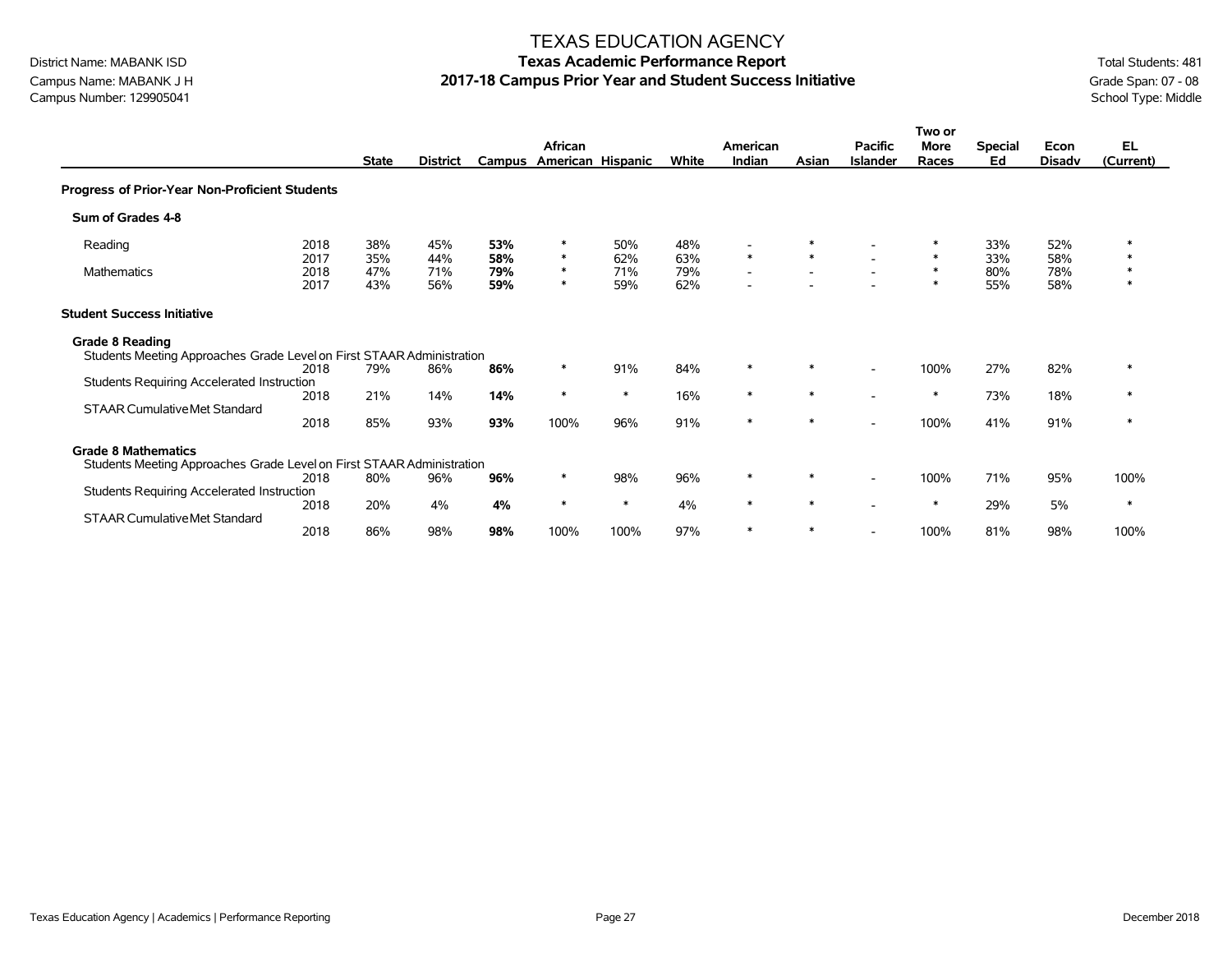# District Name: MABANK ISD **Texas Academic Performance Report Texas Academic Performance Report** Total Students: 481

Campus Name: MABANK J H **2017-18 Campus STAAR Performance**<br>Campus Number: 129905041 Grade Span: 07 - 08<br>Bilingual Education/English as a Second Language Campus Number: 129905041 (Current EL Students) Bilingual Education/English as a Second Language

|                                                          |      | <b>State</b> | District |     | Bilingual BE-Trans BE-Trans BE-Dual<br>Campus Education Early Exit Late Exit Two-Way |  | <b>BE-Dual</b><br>One-Way | <b>ESL</b> | <b>ESL</b><br>Content    | <b>ESL</b><br><b>Pull-Out</b> | <b>LEP No</b> | <b>LEP</b> with<br>Services Services | <b>Total</b><br>EL |
|----------------------------------------------------------|------|--------------|----------|-----|--------------------------------------------------------------------------------------|--|---------------------------|------------|--------------------------|-------------------------------|---------------|--------------------------------------|--------------------|
| STAAR Performance Rate by Subject and Performance Level^ |      |              |          |     |                                                                                      |  |                           |            |                          |                               |               |                                      |                    |
| All Grades All Subjects                                  |      |              |          |     |                                                                                      |  |                           |            |                          |                               |               |                                      |                    |
| At Approaches Grade Level or Above                       | 2018 | 77%          | 85%      | 85% |                                                                                      |  |                           | 60%        | $\blacksquare$           | 60%                           |               | 60%                                  | 60%                |
|                                                          | 2017 | 75%          | 83%      | 85% |                                                                                      |  |                           | $\ast$     |                          | $\ast$                        |               | $\ast$                               | $\ast$             |
| At Meets Grade Level or Above                            | 2018 | 48%          | 56%      | 56% |                                                                                      |  |                           | 24%        |                          | 24%                           |               | 24%                                  | 24%                |
|                                                          | 2017 | 45%          | 52%      | 53% |                                                                                      |  |                           | $\ast$     | $\overline{\phantom{a}}$ | $\ast$                        |               | $\ast$                               | $\ast$             |
| At Masters Grade Level                                   | 2018 | 22%          | 24%      | 27% |                                                                                      |  |                           | 17%        | $\overline{a}$           | 17%                           |               | 17%                                  | 17%                |
|                                                          | 2017 | 20%          | 21%      | 23% |                                                                                      |  |                           | *          |                          | $\ast$                        |               | $\ast$                               | $\ast$             |
| All Grades ELA/Reading                                   |      |              |          |     |                                                                                      |  |                           |            |                          |                               |               |                                      |                    |
| At Approaches Grade Level or Above                       | 2018 | 74%          | 81%      | 88% |                                                                                      |  |                           |            |                          | $\ast$                        |               |                                      | ∗                  |
|                                                          | 2017 | 72%          | 80%      | 89% |                                                                                      |  |                           |            |                          |                               |               |                                      |                    |
| At Meets Grade Level or Above                            | 2018 | 46%          | 51%      | 53% |                                                                                      |  |                           |            |                          | $\ast$                        |               |                                      | $\ast$             |
|                                                          | 2017 | 44%          | 51%      | 57% |                                                                                      |  |                           |            |                          | $\ast$                        |               |                                      |                    |
| At Masters Grade Level                                   | 2018 | 19%          | 20%      | 29% |                                                                                      |  |                           |            |                          | $\ast$                        |               | $\ast$                               |                    |
|                                                          | 2017 | 19%          | 19%      | 26% |                                                                                      |  |                           |            |                          |                               |               |                                      |                    |
| <b>All Grades Mathematics</b>                            |      |              |          |     |                                                                                      |  |                           |            |                          |                               |               |                                      |                    |
| At Approaches Grade Level or Above                       | 2018 | 81%          | 93%      | 95% |                                                                                      |  |                           |            |                          |                               |               | ∗                                    | $\ast$             |
|                                                          | 2017 | 79%          | 89%      | 90% |                                                                                      |  |                           |            |                          |                               |               |                                      |                    |
| At Meets Grade Level or Above                            | 2018 | 50%          | 65%      | 76% |                                                                                      |  |                           | $\ast$     |                          | $\ast$                        |               | $\ast$                               | $\ast$             |
|                                                          | 2017 | 46%          | 56%      | 62% |                                                                                      |  |                           |            |                          | $\ast$                        |               | $\ast$                               |                    |
| At Masters Grade Level                                   | 2018 | 24%          | 31%      | 38% |                                                                                      |  |                           |            |                          | $\ast$                        |               | $\ast$                               |                    |
|                                                          | 2017 | 22%          | 27%      | 28% |                                                                                      |  |                           |            |                          |                               |               |                                      |                    |
| <b>All Grades Writing</b>                                |      |              |          |     |                                                                                      |  |                           |            |                          |                               |               |                                      |                    |
| At Approaches Grade Level or Above                       | 2018 | 66%          | 72%      | 71% |                                                                                      |  |                           |            |                          | $\ast$                        |               | $\ast$                               | $\ast$             |
|                                                          | 2017 | 67%          | 74%      | 76% |                                                                                      |  |                           |            |                          |                               |               |                                      |                    |
| At Meets Grade Level or Above                            | 2018 | 41%          | 47%      | 44% |                                                                                      |  |                           | *          |                          | $\ast$                        |               | $\ast$                               | $\ast$             |
|                                                          | 2017 | 36%          | 40%      | 38% |                                                                                      |  |                           | $\ast$     |                          | $\ast$                        |               | $\ast$                               |                    |
| At Masters Grade Level                                   | 2018 | 13%          | 12%      | 9%  |                                                                                      |  |                           | $\ast$     |                          | $\ast$                        |               | $\ast$                               | $\ast$             |
|                                                          | 2017 | 11%          | 11%      | 10% |                                                                                      |  |                           |            |                          |                               |               |                                      |                    |
| <b>All Grades Science</b>                                |      |              |          |     |                                                                                      |  |                           |            |                          |                               |               |                                      |                    |
| At Approaches Grade Level or Above                       | 2018 | 80%          | 91%      | 90% |                                                                                      |  |                           | *          |                          | $\ast$                        |               | ∗                                    | $\ast$             |
|                                                          | 2017 | 79%          | 90%      | 92% |                                                                                      |  |                           |            |                          | $\ast$                        |               | $\ast$                               | $\ast$             |
| At Meets Grade Level or Above                            | 2018 | 51%          | 61%      | 67% |                                                                                      |  |                           | *          |                          | $\ast$                        |               | $\ast$                               | $\ast$             |
|                                                          | 2017 | 49%          | 60%      | 65% |                                                                                      |  |                           | $\ast$     |                          | $\ast$                        |               | $\ast$                               |                    |
| At Masters Grade Level                                   | 2018 | 23%          | 27%      | 38% |                                                                                      |  |                           | $\ast$     |                          | $\ast$                        |               | $\ast$                               | $\ast$             |
|                                                          | 2017 | 19%          | 25%      | 30% |                                                                                      |  |                           |            |                          |                               |               |                                      |                    |
| <b>All Grades Social Studies</b>                         |      |              |          |     |                                                                                      |  |                           |            |                          |                               |               |                                      |                    |
| At Approaches Grade Level or Above                       | 2018 | 78%          | 81%      | 65% |                                                                                      |  |                           |            |                          | $\ast$                        |               | ∗                                    | ∗                  |
|                                                          | 2017 | 77%          | 78%      | 66% |                                                                                      |  |                           | $\ast$     |                          | $\ast$                        |               | $\ast$                               | $\ast$             |
| At Meets Grade Level or Above                            | 2018 | 53%          | 47%      | 22% |                                                                                      |  |                           | $\ast$     |                          | $\ast$                        |               | $\ast$                               | $\ast$             |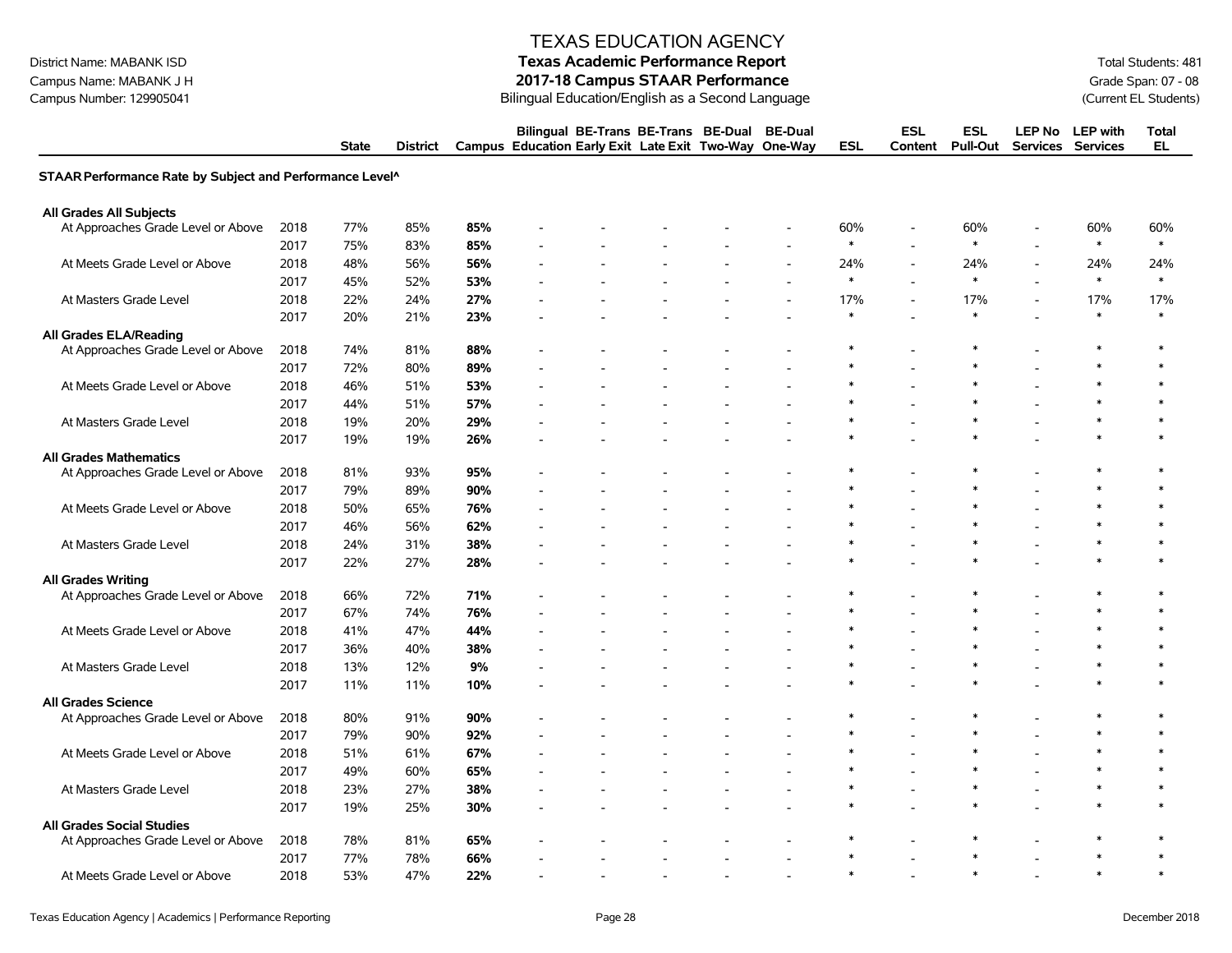# District Name: MABANK ISD **Texas Academic Performance Report Texas Academic Performance Report** Total Students: 481

Campus Name: MABANK J H<br>Campus Number: 129905041 **19905041** 2017-18 Campus STAAR Performance<br>Campus Number: 129905041 (Current EL Students) Bilingual Education/English as a Second Language

|                                                |      |              |                 |     | Bilingual BE-Trans BE-Trans BE-Dual                   |                          |                          | <b>BE-Dual</b>           |        | <b>ESL</b>               | ESL             | <b>LEP No</b>            | <b>LEP</b> with | Total  |
|------------------------------------------------|------|--------------|-----------------|-----|-------------------------------------------------------|--------------------------|--------------------------|--------------------------|--------|--------------------------|-----------------|--------------------------|-----------------|--------|
|                                                |      | <b>State</b> | <b>District</b> |     | Campus Education Early Exit Late Exit Two-Way One-Way |                          |                          |                          | ESL    | Content                  | <b>Pull-Out</b> | <b>Services</b>          | <b>Services</b> | EL     |
|                                                | 2017 | 49%          | 41%             | 30% |                                                       |                          |                          |                          |        |                          |                 |                          |                 |        |
| At Masters Grade Level                         | 2018 | 31%          | 23%             | 10% | $\overline{\phantom{a}}$                              |                          |                          | $\overline{\phantom{a}}$ | $\ast$ |                          | ∗               |                          | ∗               | ∗      |
|                                                | 2017 | 27%          | 17%             | 13% | $\overline{\phantom{a}}$                              |                          |                          |                          | $\ast$ |                          | $\ast$          |                          | $\ast$          | $\ast$ |
| School Progress Domain - Academic Growth Score |      |              |                 |     |                                                       |                          |                          |                          |        |                          |                 |                          |                 |        |
| All Grades Both Subjects                       | 2018 | 69           | 71              | 85  |                                                       |                          |                          | $\overline{\phantom{a}}$ | 85     | $\overline{\phantom{a}}$ | 85              | $\overline{\phantom{a}}$ | 85              | 85     |
| All Grades ELA/Reading                         | 2018 | 69           | 66              | 78  | $\overline{\phantom{a}}$<br>$\overline{\phantom{a}}$  | $\overline{\phantom{a}}$ | $\overline{\phantom{a}}$ | $\overline{\phantom{a}}$ | 83     | $\sim$                   | 83              | $\sim$                   | 83              | 83     |
| All Grades Mathematics                         | 2018 | 70           | 76              | 92  |                                                       |                          |                          |                          | 88     |                          | 88              |                          | 88              | 88     |
| Progress of Prior-Year Non-Proficient Students |      |              |                 |     |                                                       |                          |                          |                          |        |                          |                 |                          |                 |        |
| Sum of Grades 4-8                              |      |              |                 |     |                                                       |                          |                          |                          |        |                          |                 |                          |                 |        |
| Reading                                        | 2018 | 38%          | 45%             | 53% |                                                       |                          |                          |                          | ∗      |                          |                 |                          | $\ast$          |        |
|                                                | 2017 | 35%          | 44%             | 58% | $\overline{\phantom{a}}$<br>$\overline{\phantom{a}}$  | $\overline{\phantom{a}}$ | $\overline{\phantom{0}}$ | $\overline{\phantom{a}}$ | ∗      | $\overline{\phantom{a}}$ | $\ast$          | $\overline{\phantom{a}}$ | $\ast$          | ∗      |
| Mathematics                                    | 2018 | 47%          | 71%             | 79% | $\overline{\phantom{a}}$                              |                          |                          |                          | ∗      |                          | $\ast$          |                          | $\ast$          | $\ast$ |
|                                                | 2017 | 43%          | 56%             | 59% | $\overline{\phantom{0}}$                              |                          |                          | $\overline{\phantom{a}}$ | $\ast$ |                          | $\ast$          |                          |                 |        |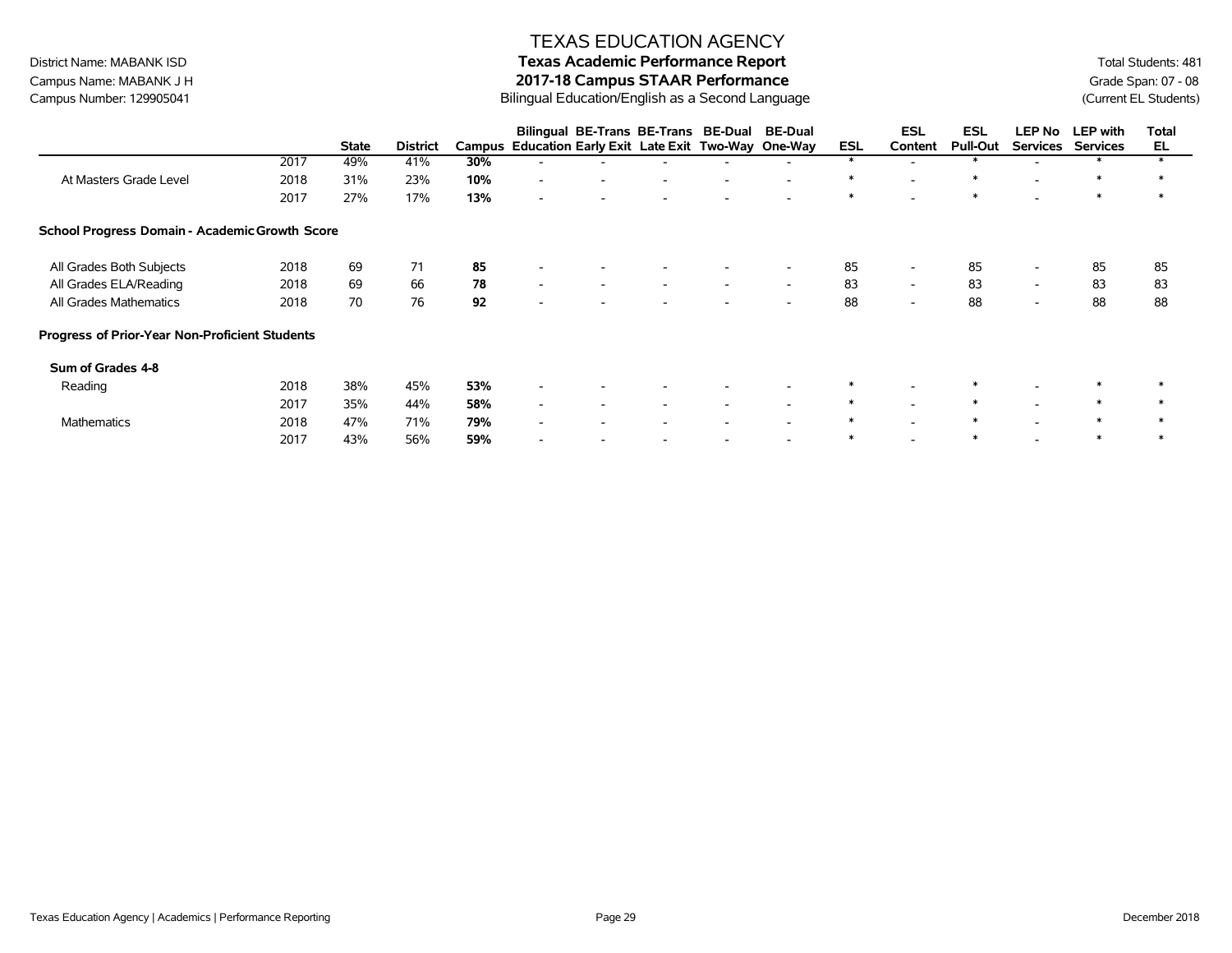## Campus Name: MABANK J H **2017-18 Campus STAAR Participation**<br>Campus Number: 129905041 School Type: Middle Campus Number: 129905041

#### TEXAS EDUCATION AGENCY

# District Name: MABANK ISD **Texas Academic Performance Report** Total Students: 481

|                                            |              |                 |               |          |                 |       |          |       |                          | Two or      |                |               |           |
|--------------------------------------------|--------------|-----------------|---------------|----------|-----------------|-------|----------|-------|--------------------------|-------------|----------------|---------------|-----------|
|                                            |              |                 |               | African  |                 |       | American |       | <b>Pacific</b>           | <b>More</b> | <b>Special</b> | Econ          | EL        |
|                                            | <b>State</b> | <b>District</b> | <b>Campus</b> | American | <b>Hispanic</b> | White | Indian   | Asian | <b>Islander</b>          | Races       | Ed             | <b>Disadv</b> | (Current) |
| 2018 STAAR Participation                   |              |                 |               |          |                 |       |          |       |                          |             |                |               |           |
| (All Grades)                               |              |                 |               |          |                 |       |          |       |                          |             |                |               |           |
| <b>All Tests</b>                           |              |                 |               |          |                 |       |          |       |                          |             |                |               |           |
| <b>Assessment Participant</b>              | 99%          | 100%            | 100%          | 100%     | 100%            | 100%  | 100%     | 100%  | $\overline{\phantom{a}}$ | 100%        | 100%           | 100%          | 100%      |
| Included in Accountability                 | 94%          | 95%             | 95%           | 83%      | 95%             | 95%   | 100%     | 100%  | $\overline{\phantom{a}}$ | 100%        | 96%            | 95%           | 91%       |
| Not Included in Accountability             |              |                 |               |          |                 |       |          |       |                          |             |                |               |           |
| Mobile                                     | 4%           | 5%              | 5%            | 17%      | 5%              | 5%    | 0%       | 0%    | $\overline{\phantom{a}}$ | $0\%$       | 4%             | 5%            | $7\%$     |
| <b>Other Exclusions</b>                    | 1%           | 0%              | 0%            | 0%       | 0%              | $0\%$ | 0%       | 0%    | $\overline{\phantom{a}}$ | $0\%$       | 0%             | 0%            | 2%        |
| Not Tested                                 | 1%           | 0%              | 0%            | 0%       | 0%              | $0\%$ | 0%       | 0%    | $\overline{\phantom{a}}$ | $0\%$       | 0%             | 0%            | 0%        |
| Absent                                     | 1%           | 0%              | 0%            | 0%       | 0%              | $0\%$ | 0%       | 0%    | $\overline{\phantom{a}}$ | 0%          | 0%             | 0%            | $0\%$     |
| Other                                      | 0%           | 0%              | 0%            | 0%       | 0%              | $0\%$ | 0%       | 0%    | $\overline{\phantom{a}}$ | 0%          | 0%             | 0%            | 0%        |
| 2017 STAAR Participation<br>(All Grades)   |              |                 |               |          |                 |       |          |       |                          |             |                |               |           |
|                                            |              |                 |               |          |                 |       |          |       |                          |             |                |               |           |
| <b>All Tests</b><br>Assessment Participant | 99%          | 100%            | 100%          | 100%     | 100%            | 100%  | 100%     | 100%  | $\overline{\phantom{a}}$ | 100%        | 100%           | 100%          | 100%      |
| Included in Accountability                 | 94%          | 94%             | 93%           | 91%      | 96%             | 93%   | 67%      | 71%   | $\overline{\phantom{a}}$ | 97%         | 95%            | 94%           | 85%       |
| Not Included in Accountability             |              |                 |               |          |                 |       |          |       |                          |             |                |               |           |
| Mobile                                     | 4%           | 6%              | 6%            | 9%       | 4%              | 6%    | 33%      | 29%   | $\overline{\phantom{a}}$ | 3%          | 5%             | 6%            | 15%       |
| <b>Other Exclusions</b>                    | $1\%$        | 0%              | 0%            | 0%       | 0%              | 0%    | 0%       | 0%    | $\overline{\phantom{a}}$ | 0%          | 0%             | 0%            | 0%        |
|                                            |              |                 |               |          |                 |       |          |       |                          |             |                |               |           |
| <b>Not Tested</b>                          | $1\%$        | 0%              | 0%            | 0%       | 0%              | $0\%$ | 0%       | 0%    | $\overline{\phantom{a}}$ | $0\%$       | 0%             | 0%            | 0%        |
| Absent                                     | 1%           | 0%              | 0%            | 0%       | 0%              | 0%    | 0%       | 0%    | $\overline{\phantom{a}}$ | 0%          | 0%             | 0%            | 0%        |
| Other                                      | 0%           | 0%              | 0%            | 0%       | 0%              | $0\%$ | 0%       | 0%    | $\overline{\phantom{a}}$ | 0%          | 0%             | 0%            | 0%        |
|                                            |              |                 |               |          |                 |       |          |       |                          |             |                |               |           |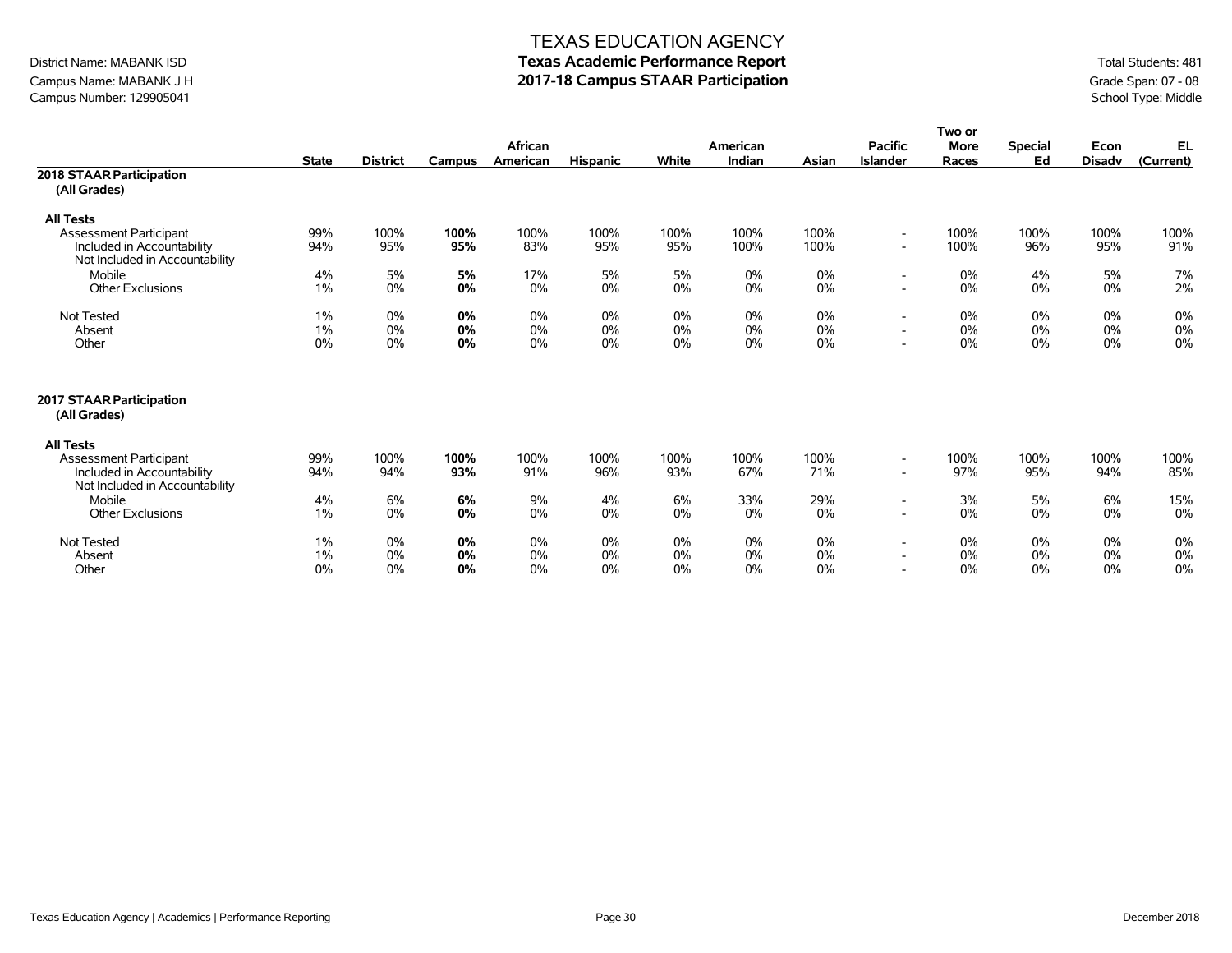## Campus Name: MABANK J H **2017-18 Campus Attendance, Graduation, and Dropout Rates** Grade Span: 07 - 08 Grade Span: 07 - 08 Campus Attendance, Graduation, and Dropout Rates School Type: Middle Campus Number: 129905041

#### TEXAS EDUCATION AGENCY

# District Name: MABANK ISD **Texas Academic Performance Report Texas Academic Performance Report** Total Students: 481

**Two or**

|                                                              |              |                 |        | African  |                 |       | American         |                  | <b>Pacific</b>           | וט שעו<br><b>More</b> | Special | Econ          | EL                       |
|--------------------------------------------------------------|--------------|-----------------|--------|----------|-----------------|-------|------------------|------------------|--------------------------|-----------------------|---------|---------------|--------------------------|
|                                                              | <b>State</b> | <b>District</b> | Campus | American | <b>Hispanic</b> | White | Indian           | Asian            | <b>Islander</b>          | Races                 | Ed      | <b>Disadv</b> | (Current)                |
| <b>Attendance Rate</b>                                       |              |                 |        |          |                 |       |                  |                  |                          |                       |         |               |                          |
| 2016-17                                                      | 95.7%        | 96.0%           | 96.4%  | 96.9%    | 96.7%           | 96.2% | $\ast$<br>$\ast$ | $\ast$<br>$\ast$ | $\overline{\phantom{a}}$ | 96.5%                 | 95.2%   | 95.9%         | 99.4%                    |
| 2015-16                                                      | 95.8%        | 96.1%           | 96.5%  | 96.2%    | 97.3%           | 96.4% |                  |                  |                          | 97.0%                 | 95.9%   | 96.2%         | 99.2%                    |
| Annual Dropout Rate (Gr 7-8)                                 |              |                 |        |          |                 |       |                  |                  |                          |                       |         |               |                          |
| 2016-17                                                      | 0.3%         | 0.0%            | 0.0%   | 0.0%     | 0.0%            | 0.0%  | 0.0%             | $\ast$           | $\overline{\phantom{a}}$ | 0.0%                  | 0.0%    | 0.0%          | 0.0%                     |
| 2015-16                                                      | 0.4%         | 1.1%            | 1.1%   | 0.0%     | $0.0\%$         | 1.4%  |                  | $\ast$           |                          | 0.0%                  | 0.0%    | 1.2%          | 0.0%                     |
| Annual Dropout Rate (Gr 9-12)                                |              |                 |        |          |                 |       |                  |                  |                          |                       |         |               |                          |
| 2016-17                                                      | 1.9%         | 0.0%            |        |          |                 |       |                  |                  |                          |                       |         |               |                          |
| 2015-16                                                      | 2.0%         | 1.0%            |        |          |                 |       |                  |                  |                          |                       |         |               |                          |
| 4-Year Longitudinal Rate (Gr 9-12)                           |              |                 |        |          |                 |       |                  |                  |                          |                       |         |               |                          |
| Class of 2017                                                |              |                 |        |          |                 |       |                  |                  |                          |                       |         |               |                          |
| Graduated                                                    | 89.7%        | 97.0%           |        |          |                 |       |                  |                  |                          |                       |         |               |                          |
| <b>Received TxCHSE</b>                                       | 0.4%         | 0.4%            |        |          |                 |       |                  |                  |                          |                       |         |               |                          |
| Continued HS                                                 | 4.0%         | 1.7%            |        |          |                 |       |                  |                  |                          |                       |         |               |                          |
| Dropped Out                                                  | 5.9%         | 0.9%            |        |          |                 |       |                  |                  |                          |                       |         |               |                          |
| Graduates and TxCHSE<br>Graduates, TxCHSE,                   | 90.1%        | 97.4%           |        |          |                 |       |                  |                  |                          |                       |         |               |                          |
| and Continuers<br>Class of 2016                              | 94.1%        | 99.1%           |        |          |                 |       |                  |                  |                          |                       |         |               | $\overline{\phantom{a}}$ |
| Graduated                                                    | 89.1%        | 91.8%           |        |          |                 |       |                  |                  |                          |                       |         |               |                          |
| Received TxCHSE                                              | 0.5%         | 0.8%            |        |          |                 |       |                  |                  |                          |                       |         |               |                          |
| Continued HS                                                 | 4.2%         | 2.0%            |        |          |                 |       |                  |                  |                          |                       |         |               |                          |
| Dropped Out                                                  | 6.2%         | 5.3%            |        |          |                 |       |                  |                  |                          |                       |         |               | $\blacksquare$           |
| Graduates and TxCHSE                                         | 89.6%        | 92.6%           |        |          |                 |       |                  |                  |                          |                       |         |               |                          |
| Graduates, TxCHSE,                                           |              |                 |        |          |                 |       |                  |                  |                          |                       |         |               |                          |
| and Continuers                                               | 93.8%        | 94.7%           |        |          |                 |       |                  |                  |                          |                       |         |               |                          |
|                                                              |              |                 |        |          |                 |       |                  |                  |                          |                       |         |               |                          |
| 5-Year Extended Longitudinal Rate (Gr 9-12)<br>Class of 2016 |              |                 |        |          |                 |       |                  |                  |                          |                       |         |               |                          |
| Graduated                                                    | 91.6%        | 95.1%           |        |          |                 |       |                  |                  |                          |                       |         |               |                          |
| Received TxCHSE                                              | 0.7%         | 1.2%            |        |          |                 |       |                  |                  |                          |                       |         |               |                          |
| Continued HS                                                 | 1.2%         | 0.0%            |        |          |                 |       |                  |                  |                          |                       |         |               |                          |
| Dropped Out                                                  | 6.6%         | 3.7%            |        |          |                 |       |                  |                  |                          |                       |         |               |                          |
| Graduates and TxCHSE<br>Graduates, TxCHSE,                   | 92.2%        | 96.3%           |        |          |                 |       |                  |                  |                          |                       |         |               | $\blacksquare$           |
| and Continuers                                               | 93.4%        | 96.3%           |        |          |                 |       |                  |                  |                          |                       |         |               | $\overline{\phantom{a}}$ |
| Class of 2015                                                |              |                 |        |          |                 |       |                  |                  |                          |                       |         |               |                          |
| Graduated                                                    | 91.3%        | 93.6%           |        |          |                 |       |                  |                  |                          |                       |         |               |                          |
| Received TxCHSE                                              | 0.8%         | 2.1%            |        |          |                 |       |                  |                  |                          |                       |         |               | $\overline{\phantom{a}}$ |
| Continued HS                                                 | 1.2%         | 0.9%            |        |          |                 |       |                  |                  |                          |                       |         |               |                          |
| Dropped Out                                                  | 6.7%         | 3.4%            |        |          |                 |       |                  |                  |                          |                       |         |               |                          |
| Graduates and TxCHSE<br>Graduates, TxCHSE,                   | 92.1%        | 95.7%           |        |          |                 |       |                  |                  |                          |                       |         |               | $\overline{\phantom{a}}$ |
| and Continuers                                               | 93.3%        | 96.6%           |        |          |                 |       |                  |                  |                          |                       |         |               |                          |
| 6-Year Extended Longitudinal Rate (Gr 9-12)<br>Class of 2015 |              |                 |        |          |                 |       |                  |                  |                          |                       |         |               |                          |
|                                                              | 91.8%        | 94.0%           |        |          |                 |       |                  |                  |                          |                       |         |               |                          |
| Graduated                                                    |              |                 |        |          |                 |       |                  |                  |                          |                       |         |               |                          |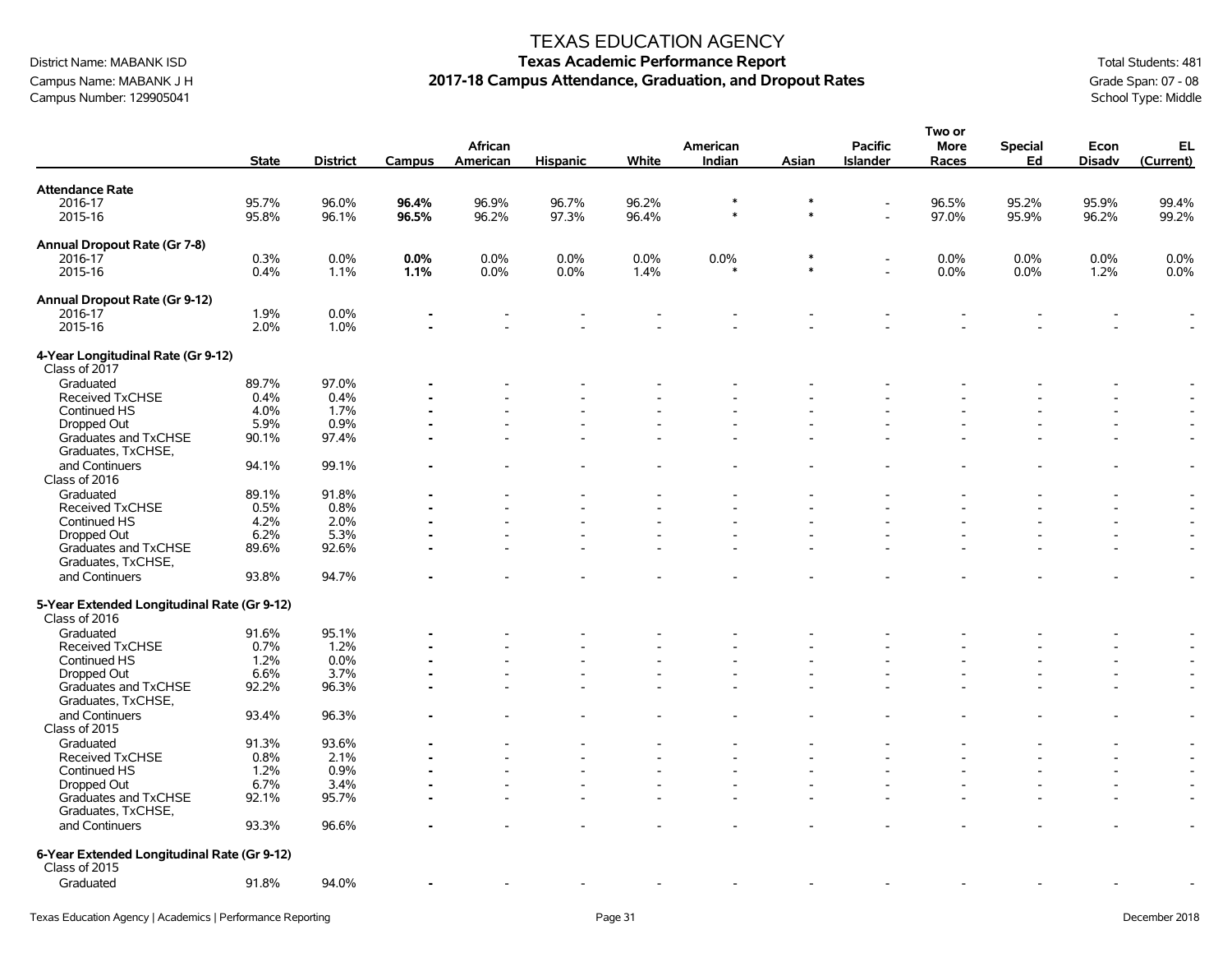Campus Number: 129905041

### TEXAS EDUCATION AGENCY

# District Name: MABANK ISD **Texas Academic Performance Report Texas Academic Performance Report** Total Students: 481 Campus Name: MABANK J H **2017-18 Campus Attendance, Graduation, and Dropout Rates** Grade Span: 07 - 08 Grade Span: 07 - 08 Campus Attendance, Graduation, and Dropout Rates School Type: Middle

|                                                             |              |                 |                | African  |                 |       | American |       | <b>Pacific</b>           | Two or<br><b>More</b>    | <b>Special</b> | Econ                     | EL             |
|-------------------------------------------------------------|--------------|-----------------|----------------|----------|-----------------|-------|----------|-------|--------------------------|--------------------------|----------------|--------------------------|----------------|
|                                                             | <b>State</b> | <b>District</b> | Campus         | American | <b>Hispanic</b> | White | Indian   | Asian | <b>Islander</b>          | Races                    | Ed             | <b>Disadv</b>            | (Current)      |
| Received TxCHSE                                             | 1.0%         | 2.6%            | $\blacksquare$ |          |                 |       |          |       | $\overline{\phantom{a}}$ | $\overline{\phantom{a}}$ | $\blacksquare$ | $\overline{\phantom{a}}$ |                |
| Continued HS                                                | 0.6%         | $0.0\%$         |                |          |                 |       |          |       |                          |                          |                |                          |                |
| Dropped Out                                                 | 6.7%         | 3.4%            |                |          |                 |       |          |       |                          |                          |                |                          |                |
| Graduates and TxCHSE                                        | 92.8%        | 96.6%           |                |          |                 |       |          |       |                          |                          |                |                          |                |
| Graduates, TxCHSE,                                          |              |                 |                |          |                 |       |          |       |                          |                          |                |                          |                |
| and Continuers                                              | 93.3%        | 96.6%           |                |          |                 |       |          |       |                          |                          |                |                          |                |
| Class of 2014                                               |              |                 |                |          |                 |       |          |       |                          |                          |                |                          |                |
|                                                             |              |                 |                |          |                 |       |          |       |                          |                          |                |                          |                |
| Graduated                                                   | 90.9%        | 97.7%           |                |          |                 |       |          |       |                          |                          |                |                          |                |
| Received TxCHSE                                             | 1.2%         | 0.5%            |                |          |                 |       |          |       |                          |                          |                |                          |                |
| Continued HS                                                | 0.6%         | 0.0%            |                |          |                 |       |          |       |                          |                          |                |                          |                |
| Dropped Out                                                 | 7.2%         | 1.9%            |                |          |                 |       |          |       |                          |                          |                |                          |                |
| Graduates and TxCHSE                                        | 92.2%        | 98.1%           |                |          |                 |       |          |       |                          |                          |                |                          |                |
| Graduates, TxCHSE,                                          |              |                 |                |          |                 |       |          |       |                          |                          |                |                          |                |
| and Continuers                                              | 92.8%        | 98.1%           |                |          |                 |       |          |       |                          |                          |                |                          |                |
|                                                             |              |                 |                |          |                 |       |          |       |                          |                          |                |                          |                |
| 4-Year Federal Graduation Rate Without Exclusions (Gr 9-12) |              |                 |                |          |                 |       |          |       |                          |                          |                |                          |                |
| Class of 2017                                               | 89.7%        | 97.0%           |                |          |                 |       |          |       |                          |                          |                |                          |                |
| Class of 2016                                               | 89.1%        | 90.0%           |                |          |                 |       |          |       |                          |                          |                |                          |                |
|                                                             |              |                 |                |          |                 |       |          |       |                          |                          |                |                          |                |
|                                                             |              |                 |                |          |                 |       |          |       |                          |                          |                |                          |                |
| RHSP/DAP Graduates (Longitudinal Rate)                      |              |                 |                |          |                 |       |          |       |                          |                          |                |                          |                |
| Class of 2017                                               | 88.5%        | 90.7%           |                |          |                 |       |          |       |                          |                          |                |                          |                |
| Class of 2016                                               | 87.4%        | 86.2%           |                |          |                 |       |          |       |                          |                          |                |                          |                |
|                                                             |              |                 |                |          |                 |       |          |       |                          |                          |                |                          |                |
| FHSP-E Graduates (Longitudinal Rate)                        |              |                 |                |          |                 |       |          |       |                          |                          |                |                          |                |
| Class of 2017                                               | 6.0%         |                 |                |          |                 |       |          |       |                          |                          |                |                          |                |
| Class of 2016                                               | 5.5%         |                 |                |          |                 |       |          |       |                          |                          |                |                          | $\overline{a}$ |
|                                                             |              |                 |                |          |                 |       |          |       |                          |                          |                |                          |                |
| FHSP-DLA Graduates (Longitudinal Rate)                      |              |                 |                |          |                 |       |          |       |                          |                          |                |                          |                |
| Class of 2017                                               | 60.8%        |                 |                |          |                 |       |          |       |                          |                          |                |                          |                |
| Class of 2016                                               | 54.0%        |                 |                |          |                 |       |          |       |                          |                          |                |                          |                |
|                                                             |              |                 |                |          |                 |       |          |       |                          |                          |                |                          |                |
| RHSP/DAP/FHSP-E/FHSP-DLA Graduates (Longitudinal Rate)      |              |                 |                |          |                 |       |          |       |                          |                          |                |                          |                |
| Class of 2017                                               | 85.9%        | 90.7%           |                |          |                 |       |          |       |                          |                          |                |                          |                |
| Class of 2016                                               | 85.1%        | 86.2%           |                |          |                 |       |          |       |                          |                          |                |                          |                |
|                                                             |              |                 |                |          |                 |       |          |       |                          |                          |                |                          |                |
| <b>RHSP/DAP Graduates (Annual Rate)</b>                     |              |                 |                |          |                 |       |          |       |                          |                          |                |                          |                |
| 2016-17                                                     | 87.2%        | 88.3%           |                |          |                 |       |          |       |                          |                          |                |                          |                |
| 2015-16                                                     |              |                 |                |          |                 |       |          |       |                          |                          |                |                          |                |
|                                                             | 85.6%        | 86.7%           |                |          |                 |       |          |       |                          |                          |                |                          |                |
|                                                             |              |                 |                |          |                 |       |          |       |                          |                          |                |                          |                |
| <b>FHSP-E Graduates (Annual Rate)</b>                       |              | $\ast$          |                |          |                 |       |          |       |                          |                          |                |                          |                |
| 2016-17                                                     | 7.2%         |                 |                |          |                 |       |          |       |                          |                          |                |                          |                |
| 2015-16                                                     | 5.6%         |                 |                |          |                 |       |          |       |                          |                          |                |                          |                |
|                                                             |              |                 |                |          |                 |       |          |       |                          |                          |                |                          |                |
| FHSP-DLA Graduates (Annual Rate)                            |              |                 |                |          |                 |       |          |       |                          |                          |                |                          |                |
| 2016-17                                                     | 56.5%        |                 |                |          |                 |       |          |       |                          |                          |                |                          |                |
| 2015-16                                                     | 51.9%        |                 |                |          |                 |       |          |       |                          |                          |                |                          |                |
|                                                             |              |                 |                |          |                 |       |          |       |                          |                          |                |                          |                |
| RHSP/DAP/FHSP-E/FHSP-DLA Graduates (Annual Rate)            |              |                 |                |          |                 |       |          |       |                          |                          |                |                          |                |
| 2016-17                                                     | 84.0%        | 86.9%           |                |          |                 |       |          |       |                          |                          |                |                          |                |
| 2015-16                                                     | 83.3%        | 86.7%           |                |          |                 |       |          |       |                          |                          |                |                          |                |
|                                                             |              |                 |                |          |                 |       |          |       |                          |                          |                |                          |                |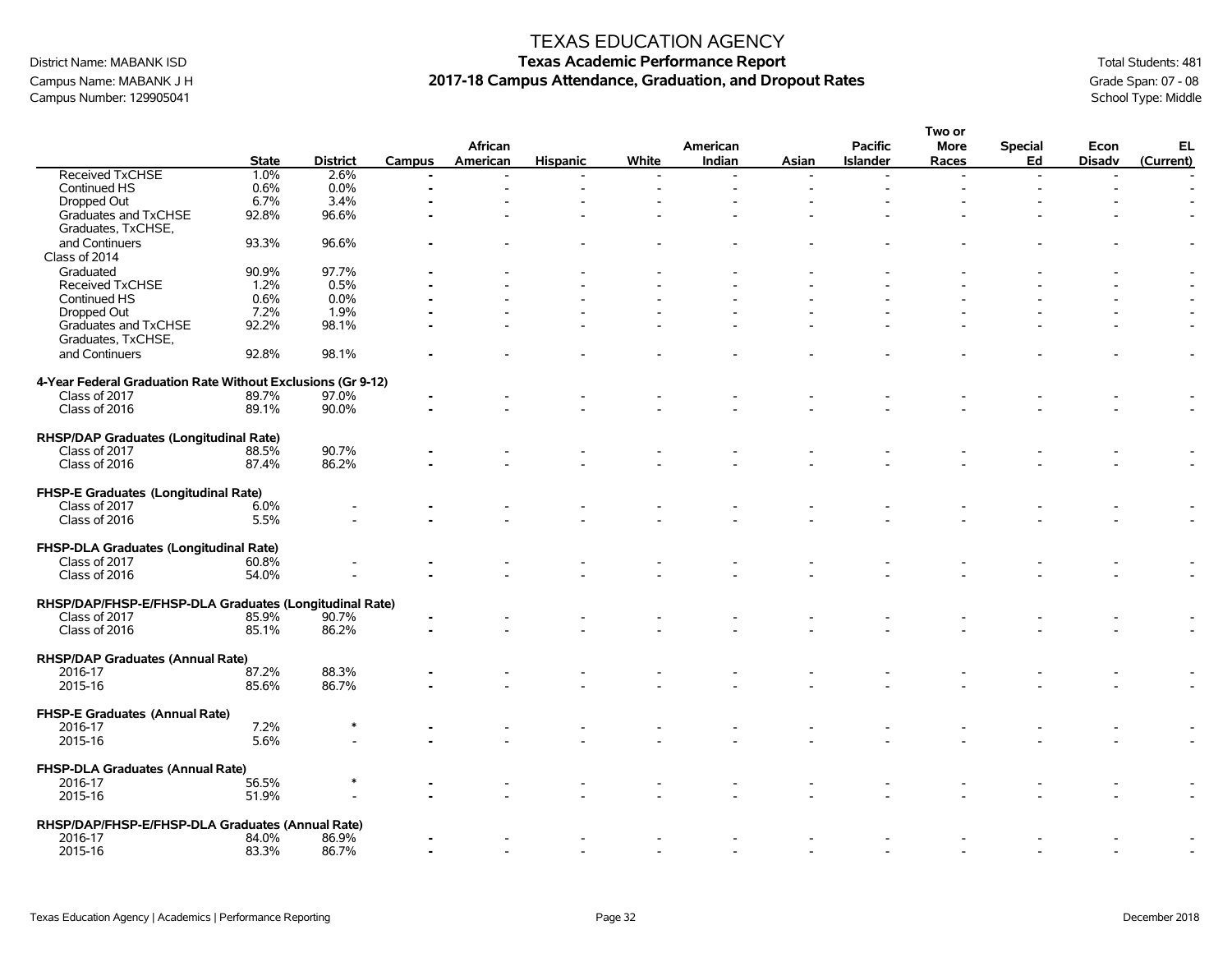## Campus Name: MABANK J H<br> **2017-18 Campus Graduation Profile** Graduation Profile Graduation Profile Graduation Profile School Type: Middle Campus Number: 129905041

# TEXAS EDUCATION AGENCY District Name: MABANK ISD **Texas Academic Performance Report Texas Academic Performance Report** Total Students: 481

|                                                            | Campus | Campus  | <b>District</b><br>Count | <b>State</b> |
|------------------------------------------------------------|--------|---------|--------------------------|--------------|
| Graduates (2016-17 Annual Graduates)                       | Count  | Percent |                          | Count        |
| <b>Total Graduates</b>                                     |        |         | 244                      | 334,424      |
| By Ethnicity:                                              |        |         |                          |              |
| African American                                           |        |         | 4                        | 42,132       |
| Hispanic                                                   |        |         | 36                       | 164,446      |
| White                                                      |        |         | 194                      | 105,748      |
| American Indian                                            |        |         | 0                        | 1,254        |
| Asian                                                      |        |         | 0                        | 14,036       |
| Pacific Islander                                           |        |         |                          | 525          |
| Two or More Races                                          |        |         | 9                        | 6,283        |
| By Graduation Type:                                        |        |         |                          |              |
| Minimum H.S. Program                                       |        |         | 28                       | 37,072       |
| Recommended H.S. Program/Distinguished Achievement Program |        |         | 212                      | 252,091      |
| Foundation H.S. Program (No Endorsement)                   |        |         | 4                        | 16,650       |
| Foundation H.S. Program (Endorsement)                      |        |         | 0                        | 3,212        |
| Foundation H.S. Program (DLA)                              |        |         | 0                        | 25,399       |
| <b>Special Education Graduates</b>                         |        |         | 25                       | 25,105       |
| Economically Disadvantaged Graduates                       |        |         | 126                      | 159,476      |
| <b>LEP Graduates</b>                                       |        |         | $\Omega$                 | 17,579       |
| <b>At-Risk Graduates</b>                                   |        |         | 112                      | 132,112      |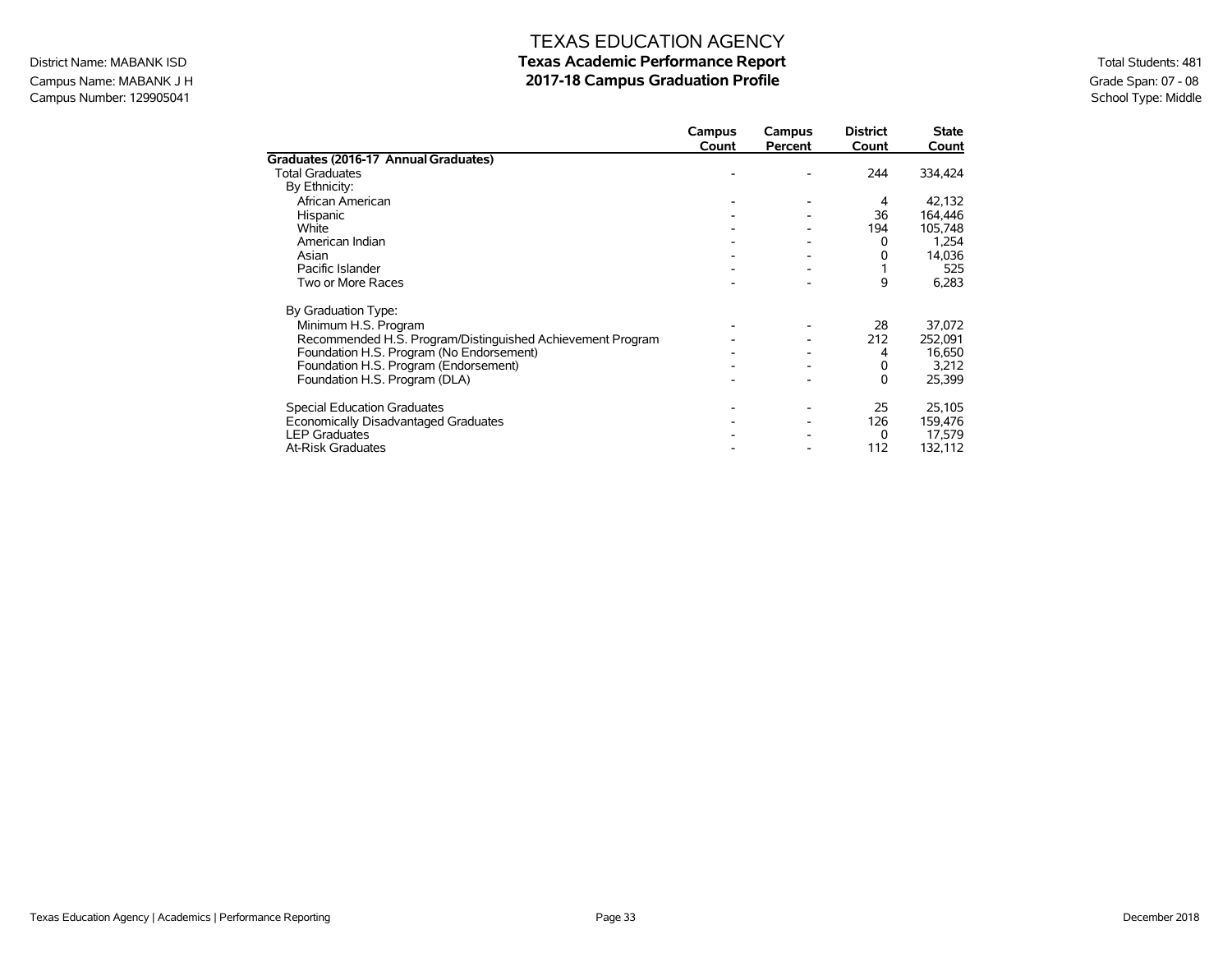Campus Number: 129905041

### TEXAS EDUCATION AGENCY

# District Name: MABANK ISD **Texas Academic Performance Report Texas Academic Performance Report** Total Students: 481 Campus Name: MABANK J H **2017-18 Campus College, Career, and Military Readiness (CCMR)** Grade Span: 07 - 08<br>Campus Number: 129905041 School Type: Middle

|                                                                                                                                |              |                 |        |          |                 |       |          |       |                 | Two or      |                |               |           |
|--------------------------------------------------------------------------------------------------------------------------------|--------------|-----------------|--------|----------|-----------------|-------|----------|-------|-----------------|-------------|----------------|---------------|-----------|
|                                                                                                                                |              |                 |        | African  |                 |       | American |       | <b>Pacific</b>  | <b>More</b> | <b>Special</b> | Econ          | EL        |
|                                                                                                                                | <b>State</b> | <b>District</b> | Campus | American | <b>Hispanic</b> | White | Indian   | Asian | <b>Islander</b> | Races       | Ed             | <b>Disadv</b> | (Current) |
| College, Career, and Military Ready Graduates (Student Achievement)                                                            |              |                 |        |          |                 |       |          |       |                 |             |                |               |           |
| College, Career, and Military Ready (Annual Graduates)                                                                         |              |                 |        |          |                 |       |          |       |                 |             |                |               |           |
| 2016-17                                                                                                                        | 54.2%        | 53.7%           |        |          |                 |       |          |       |                 |             |                |               |           |
|                                                                                                                                |              |                 |        |          |                 |       |          |       |                 |             |                |               |           |
|                                                                                                                                |              |                 |        |          |                 |       |          |       |                 |             |                |               |           |
| <b>College Ready Graduates</b>                                                                                                 |              |                 |        |          |                 |       |          |       |                 |             |                |               |           |
| College Ready (Annual Graduates)                                                                                               |              |                 |        |          |                 |       |          |       |                 |             |                |               |           |
| 2016-17                                                                                                                        | 47.0%        | 43.0%           |        |          |                 |       |          |       |                 |             |                |               |           |
|                                                                                                                                |              |                 |        |          |                 |       |          |       |                 |             |                |               |           |
| TSI Criteria Graduates (Annual Graduates)                                                                                      |              |                 |        |          |                 |       |          |       |                 |             |                |               |           |
| English Language Arts                                                                                                          |              |                 |        |          |                 |       |          |       |                 |             |                |               |           |
| 2016-17                                                                                                                        | 53.2%        | 53.7%           |        |          |                 |       |          |       |                 |             |                |               |           |
| Mathematics                                                                                                                    |              |                 |        |          |                 |       |          |       |                 |             |                |               |           |
| 2016-17                                                                                                                        | 42.0%        | 40.2%           |        |          |                 |       |          |       |                 |             |                |               |           |
| <b>Both Subjects</b>                                                                                                           |              |                 |        |          |                 |       |          |       |                 |             |                |               |           |
| 2016-17                                                                                                                        | 37.8%        | 38.1%           |        |          |                 |       |          |       |                 |             |                |               |           |
|                                                                                                                                |              |                 |        |          |                 |       |          |       |                 |             |                |               |           |
| Completion of Either Nine or More Hours of Dual Credit in Any Subject or Three or More Hours of ELA or Math (Annual Graduates) |              |                 |        |          |                 |       |          |       |                 |             |                |               |           |
| Any Subject                                                                                                                    |              |                 |        |          |                 |       |          |       |                 |             |                |               |           |
| 2016-17                                                                                                                        | 19.9%        | 20.9%           |        |          |                 |       |          |       |                 |             |                |               |           |
|                                                                                                                                |              |                 |        |          |                 |       |          |       |                 |             |                |               |           |
| AP/IB Met Criteria in Any Subject (Annual Graduates)                                                                           |              |                 |        |          |                 |       |          |       |                 |             |                |               |           |
| Any Subject                                                                                                                    |              |                 |        |          |                 |       |          |       |                 |             |                |               |           |
| 2016-17                                                                                                                        | 20.1%        | 12.3%           |        |          |                 |       |          |       |                 |             |                |               |           |
|                                                                                                                                |              |                 |        |          |                 |       |          |       |                 |             |                |               |           |
| Associate's Degree                                                                                                             |              |                 |        |          |                 |       |          |       |                 |             |                |               |           |
| Associate's Degree (Annual Graduates)<br>2016-17                                                                               | 0.8%         | 0.0%            |        |          |                 |       |          |       |                 |             |                |               |           |
|                                                                                                                                |              |                 |        |          |                 |       |          |       |                 |             |                |               |           |
|                                                                                                                                |              |                 |        |          |                 |       |          |       |                 |             |                |               |           |
| <b>Career/Military Ready Graduates</b>                                                                                         |              |                 |        |          |                 |       |          |       |                 |             |                |               |           |
|                                                                                                                                |              |                 |        |          |                 |       |          |       |                 |             |                |               |           |
| Career or Military Ready (Annual Graduates)<br>2016-17                                                                         | 13.2%        | 18.4%           |        |          |                 |       |          |       |                 |             |                |               |           |
|                                                                                                                                |              |                 |        |          |                 |       |          |       |                 |             |                |               |           |
| Approved Industry-based Certification (Annual Graduates)                                                                       |              |                 |        |          |                 |       |          |       |                 |             |                |               |           |
| 2016-17                                                                                                                        | 2.7%         | 3.7%            |        |          |                 |       |          |       |                 |             |                |               |           |
|                                                                                                                                |              |                 |        |          |                 |       |          |       |                 |             |                |               |           |
| Graduate with Completed IEP and Workforce Readiness (Annual Graduates)                                                         |              |                 |        |          |                 |       |          |       |                 |             |                |               |           |
| 2016-17                                                                                                                        | 1.0%         | 0.0%            |        |          |                 |       |          |       |                 |             |                |               |           |
|                                                                                                                                |              |                 |        |          |                 |       |          |       |                 |             |                |               |           |
| CTE Coherent Sequence Coursework Aligned with Industry-Based Certifications (Annual Graduates)                                 |              |                 |        |          |                 |       |          |       |                 |             |                |               |           |
| 2016-17                                                                                                                        | 17.3%        | 28.3%           |        |          |                 |       |          |       |                 |             |                |               |           |
|                                                                                                                                |              |                 |        |          |                 |       |          |       |                 |             |                |               |           |
| U.S. Armed Forces Enlistment (Annual Graduates)                                                                                |              |                 |        |          |                 |       |          |       |                 |             |                |               |           |
| 2016-17                                                                                                                        | 2.2%         | 2.9%            |        |          |                 |       |          |       |                 |             |                |               |           |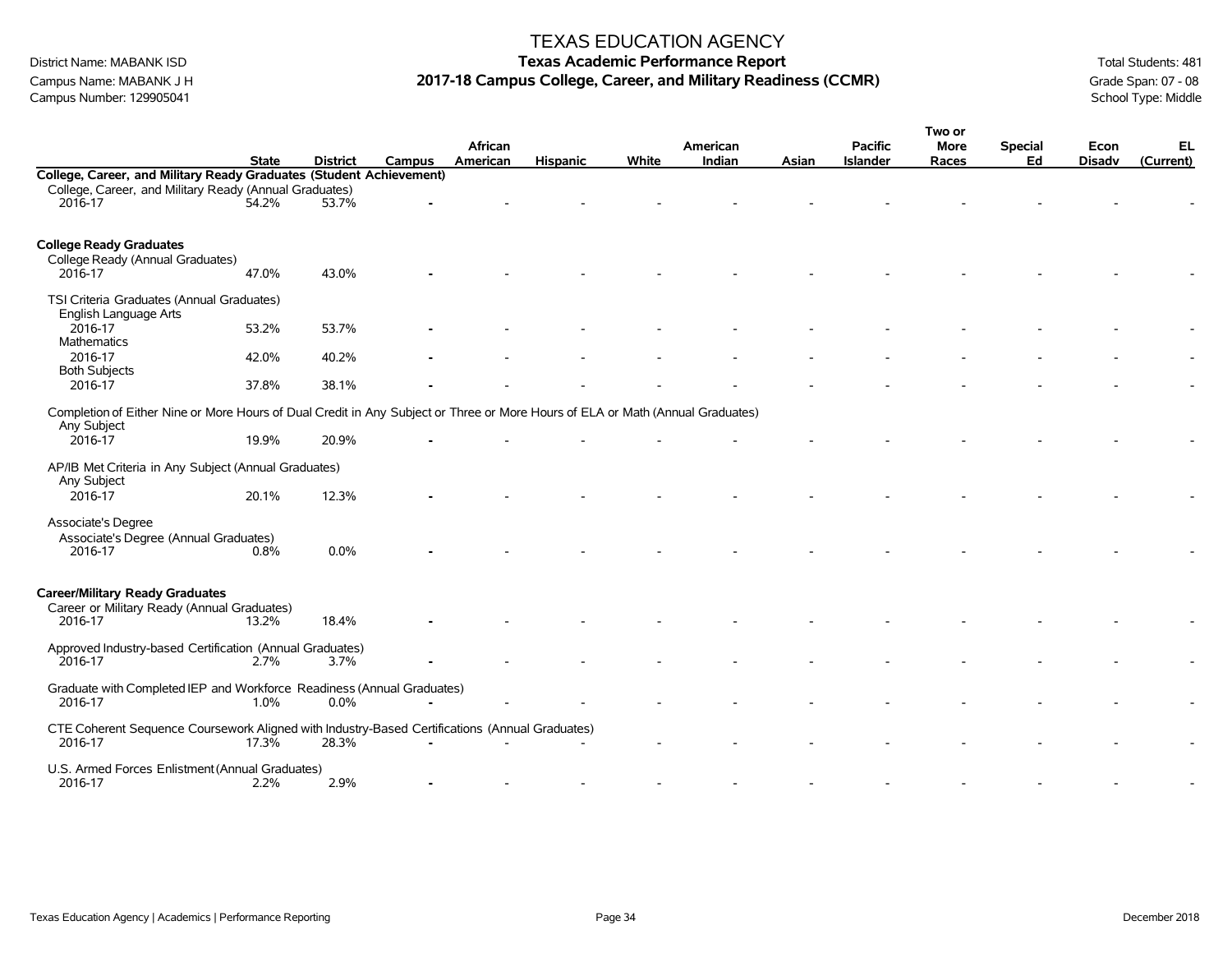Campus Name: MABANK J H **2017-18 Campus CCMR-related Indicators** Grade Span: 07 - 08<br>Campus Number: 129905041<br>School Type: Middle Campus Number: 129905041

## TEXAS EDUCATION AGENCY

# District Name: MABANK ISD **Texas Academic Performance Report Texas Academic Performance Report** Total Students: 481

|                                                                           |                |                 |        |          |                          |                          |                          |       |                 | Two or         |                |                          |           |
|---------------------------------------------------------------------------|----------------|-----------------|--------|----------|--------------------------|--------------------------|--------------------------|-------|-----------------|----------------|----------------|--------------------------|-----------|
|                                                                           |                |                 |        | African  |                          |                          | American                 |       | <b>Pacific</b>  | <b>More</b>    | <b>Special</b> | Econ                     | EL        |
|                                                                           | <b>State</b>   | <b>District</b> | Campus | American | <b>Hispanic</b>          | White                    | Indian                   | Asian | <b>Islander</b> | Races          | Ed             | <b>Disadv</b>            | (Current) |
| TSIA Results (Examinees >= Criterion) (Annual Graduates)                  |                |                 |        |          |                          |                          |                          |       |                 |                |                |                          |           |
| Reading                                                                   |                |                 |        |          |                          |                          |                          |       |                 |                |                |                          |           |
| 2016-17                                                                   | 23.4%          | 46.3%           |        |          |                          |                          |                          |       |                 |                |                |                          |           |
| 2015-16                                                                   | 22.6%          | 28.8%           |        |          |                          |                          |                          |       |                 |                |                |                          |           |
| Mathematics                                                               |                |                 |        |          |                          |                          |                          |       |                 |                |                |                          |           |
| 2016-17                                                                   | 19.8%          | 34.0%           |        |          |                          |                          |                          |       |                 |                |                |                          |           |
| 2015-16                                                                   | 18.1%          | 27.9%           |        |          |                          |                          |                          |       |                 |                |                |                          |           |
| <b>Both Subjects</b>                                                      |                |                 |        |          |                          |                          |                          |       |                 |                |                |                          |           |
| 2016-17                                                                   | 12.9%          | 29.9%           |        |          |                          |                          |                          |       |                 |                |                |                          |           |
|                                                                           |                |                 |        |          |                          |                          |                          |       |                 |                |                |                          |           |
| <b>CTE Coherent Sequence (Annual Graduates)</b>                           |                |                 |        |          |                          |                          |                          |       |                 |                |                |                          |           |
| 2016-17                                                                   | 50.5%          | 77.0%           |        |          |                          |                          |                          |       |                 |                |                |                          |           |
| 2015-16                                                                   | 47.8%          | 72.1%           |        |          |                          |                          |                          |       |                 |                |                |                          |           |
|                                                                           |                |                 |        |          |                          |                          |                          |       |                 |                |                |                          |           |
| Completed and Received Credit for College Prep Courses (Annual Graduates) |                |                 |        |          |                          |                          |                          |       |                 |                |                |                          |           |
| English Language Arts                                                     |                |                 |        |          |                          |                          |                          |       |                 |                |                |                          |           |
|                                                                           | 0.8%           | 0.0%            |        |          |                          |                          |                          |       |                 |                |                |                          |           |
| 2016-17                                                                   |                |                 |        |          |                          |                          |                          |       |                 |                |                |                          |           |
| Mathematics                                                               |                |                 |        |          |                          |                          |                          |       |                 |                |                |                          |           |
| 2016-17                                                                   | 1.4%           | 0.0%            |        |          |                          |                          |                          |       |                 |                |                |                          |           |
| <b>Both Subjects</b>                                                      |                |                 |        |          |                          |                          |                          |       |                 |                |                |                          |           |
| 2016-17                                                                   | 0.2%           | 0.0%            |        |          |                          |                          |                          |       |                 |                |                |                          |           |
|                                                                           |                |                 |        |          |                          |                          |                          |       |                 |                |                |                          |           |
| AP/IB Results (Participation) (Grades 11-12)                              |                |                 |        |          |                          |                          |                          |       |                 |                |                |                          |           |
| All Subjects                                                              |                |                 |        |          |                          |                          |                          |       |                 |                |                |                          |           |
| 2017                                                                      | 26.2%          | 22.4%           |        |          |                          |                          |                          |       |                 |                | n/a            |                          | n/a       |
| 2016                                                                      | 25.5%          | 16.6%           |        |          |                          |                          |                          |       |                 |                | n/a            |                          | n/a       |
| English Language Arts                                                     |                |                 |        |          |                          |                          |                          |       |                 |                |                |                          |           |
| 2017                                                                      | 15.9%          | 15.1%           |        |          |                          |                          |                          |       |                 |                | n/a            |                          | n/a       |
| 2016                                                                      | 15.5%          | 11.9%           |        |          |                          |                          |                          |       |                 |                | n/a            | $\overline{\phantom{a}}$ | n/a       |
| Mathematics                                                               |                |                 |        |          |                          |                          |                          |       |                 |                |                |                          |           |
| 2017                                                                      | 7.2%           | 4.6%            |        |          |                          |                          |                          |       |                 |                | n/a            |                          | n/a       |
| 2016                                                                      | 6.8%           | 3.6%            |        |          |                          |                          |                          |       |                 |                | n/a            | $\blacksquare$           | n/a       |
| Science                                                                   |                |                 |        |          |                          |                          |                          |       |                 |                |                |                          |           |
| 2017                                                                      | 10.9%          | 6.8%            |        |          |                          |                          |                          |       |                 |                | n/a            |                          | n/a       |
| 2016                                                                      | 10.4%          | 4.5%            |        |          |                          |                          |                          |       |                 |                | n/a            | $\blacksquare$           | n/a       |
| Social Studies                                                            |                |                 |        |          |                          |                          |                          |       |                 |                |                |                          |           |
|                                                                           |                |                 |        |          |                          |                          |                          |       |                 |                |                |                          |           |
| 2017                                                                      | 15.0%<br>14.8% | 11.2%           |        |          |                          |                          |                          |       |                 |                | n/a            |                          | n/a       |
| 2016                                                                      |                | 8.3%            |        |          |                          |                          |                          |       |                 |                | n/a            |                          | n/a       |
| AP/IB Results (Examinees >= Criterion) (Grades 11-12)                     |                |                 |        |          |                          |                          |                          |       |                 |                |                |                          |           |
|                                                                           |                |                 |        |          |                          |                          |                          |       |                 |                |                |                          |           |
| All Subjects                                                              |                |                 |        |          |                          |                          |                          |       |                 |                |                |                          |           |
| 2017                                                                      | 49.1%          | 47.2%           |        |          |                          |                          |                          |       |                 |                | n/a            |                          | n/a       |
| 2016                                                                      | 49.5%          | 48.7%           |        |          |                          |                          |                          |       |                 |                | n/a            |                          | n/a       |
| English Language Arts                                                     |                |                 |        |          |                          |                          |                          |       |                 |                |                |                          |           |
| 2017                                                                      | 41.3%          | 41.1%           |        |          |                          |                          |                          |       |                 |                | n/a            |                          | n/a       |
| 2016                                                                      | 43.3%          | 53.6%           |        |          |                          |                          |                          |       |                 |                | n/a            | $\overline{\phantom{a}}$ | n/a       |
| Mathematics                                                               |                |                 |        |          |                          |                          |                          |       |                 |                |                |                          |           |
| 2017                                                                      | 51.3%          | 45.5%           |        |          |                          |                          |                          |       |                 |                | n/a            |                          | n/a       |
| 2016                                                                      | 54.0%          | 29.4%           |        |          |                          |                          |                          |       |                 |                | n/a            |                          | n/a       |
| Science                                                                   |                |                 |        |          |                          |                          |                          |       |                 |                |                |                          |           |
| 2017                                                                      | 38.3%          | 9.1%            |        |          |                          |                          |                          |       |                 |                | n/a            |                          | n/a       |
| 2016                                                                      | 35.1%          | 28.6%           |        |          | $\overline{\phantom{a}}$ | $\overline{\phantom{a}}$ | $\overline{\phantom{a}}$ |       |                 | $\blacksquare$ | n/a            | $\overline{\phantom{a}}$ | n/a       |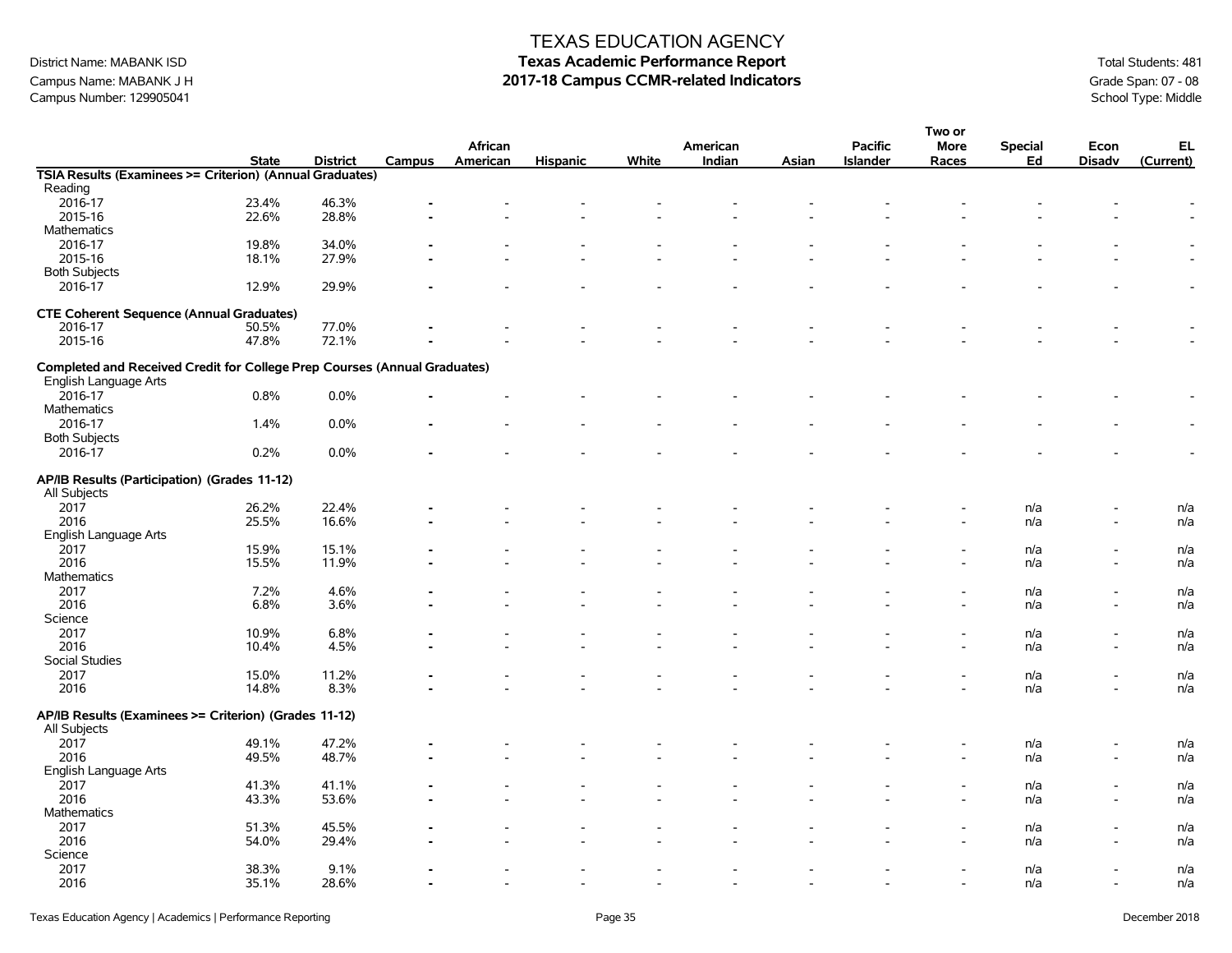## Campus Name: MABANK J H **2017-18 Campus CCMR-related Indicators** Grade Span: 07 - 08<br>Campus Number: 129905041<br>School Type: Middle Campus Number: 129905041

## TEXAS EDUCATION AGENCY

# District Name: MABANK ISD **Texas Academic Performance Report Texas Academic Performance Report** Total Students: 481

**Two or**

|                                                      |              |                 |                |                     |                          |       |                          |       |                                   | <b>I WU UI</b>           |                      |                          |                 |
|------------------------------------------------------|--------------|-----------------|----------------|---------------------|--------------------------|-------|--------------------------|-------|-----------------------------------|--------------------------|----------------------|--------------------------|-----------------|
|                                                      | <b>State</b> | <b>District</b> | Campus         | African<br>American | <b>Hispanic</b>          | White | American<br>Indian       | Asian | <b>Pacific</b><br><b>Islander</b> | <b>More</b><br>Races     | <b>Special</b><br>Ed | Econ<br><b>Disadv</b>    | EL<br>(Current) |
| <b>Social Studies</b>                                |              |                 |                |                     |                          |       |                          |       |                                   |                          |                      |                          |                 |
| 2017                                                 | 41.4%        | 55.6%           |                |                     |                          |       |                          |       |                                   |                          | n/a                  |                          | n/a             |
| 2016                                                 | 41.6%        | 53.8%           |                |                     |                          |       |                          |       |                                   |                          | n/a                  |                          | n/a             |
| <b>SAT/ACT Results (Annual Graduates)</b>            |              |                 |                |                     |                          |       |                          |       |                                   |                          |                      |                          |                 |
| Tested                                               |              |                 |                |                     |                          |       |                          |       |                                   |                          |                      |                          |                 |
| Class of 2017                                        | 73.5%        | 42.6%           |                |                     |                          |       |                          |       |                                   |                          | n/a                  |                          | n/a             |
| Class of 2016                                        | 71.6%        | 40.3%           | $\overline{a}$ |                     |                          |       |                          |       |                                   | $\sim$                   | n/a                  | $\blacksquare$           | n/a             |
| At/Above Criterion                                   |              |                 |                |                     |                          |       |                          |       |                                   |                          |                      |                          |                 |
| Class of 2017                                        | 22.3%        | 26.0%           |                |                     |                          |       | $\overline{\phantom{a}}$ |       |                                   | $\overline{\phantom{a}}$ | n/a                  | $\overline{\phantom{a}}$ | n/a             |
| Class of 2016                                        | 22.5%        | 23.1%           |                |                     |                          |       |                          |       |                                   |                          | n/a                  | $\blacksquare$           | n/a             |
| Average SAT Score (Annual Graduates)<br>All Subjects |              |                 |                |                     |                          |       |                          |       |                                   |                          |                      |                          |                 |
| Class of 2017                                        | 1019         | 1063            |                |                     |                          |       |                          |       |                                   |                          | n/a                  |                          | n/a             |
| Class of 2016                                        | 1375         | 1419            |                |                     |                          |       |                          |       |                                   |                          | n/a                  | $\blacksquare$           | n/a             |
| English Language Arts                                |              |                 |                |                     |                          |       |                          |       |                                   |                          |                      |                          |                 |
| Class of 2017                                        | 512          | 544             |                |                     |                          |       |                          |       |                                   |                          | n/a                  | $\blacksquare$           | n/a             |
| Class of 2016                                        | 903          | 941             |                |                     |                          |       |                          |       |                                   |                          | n/a                  | $\blacksquare$           | n/a             |
| Mathematics                                          |              |                 |                |                     |                          |       |                          |       |                                   |                          |                      |                          |                 |
| Class of 2017                                        | 507          | 519             |                |                     |                          |       |                          |       |                                   |                          | n/a                  | $\overline{\phantom{a}}$ | n/a             |
| Class of 2016                                        | 472          | 480             |                |                     |                          |       |                          |       |                                   | $\overline{a}$           | n/a                  | $\blacksquare$           | n/a             |
| Average ACT Score (Annual Graduates)                 |              |                 |                |                     |                          |       |                          |       |                                   |                          |                      |                          |                 |
| All Subjects                                         |              |                 |                |                     |                          |       |                          |       |                                   |                          |                      |                          |                 |
| Class of 2017                                        | 20.3         | 21.8            |                |                     |                          |       |                          |       |                                   |                          | n/a                  | $\overline{\phantom{a}}$ | n/a             |
| Class of 2016                                        | 20.3         | 21.7            |                |                     |                          |       |                          |       |                                   | $\overline{a}$           | n/a                  | $\blacksquare$           | n/a             |
| English Language Arts                                |              |                 |                |                     |                          |       |                          |       |                                   |                          |                      |                          |                 |
| Class of 2017                                        | 19.9         | 22.1            |                |                     |                          |       |                          |       |                                   |                          | n/a                  | $\overline{\phantom{a}}$ | n/a             |
| Class of 2016                                        | 19.8         | 21.8            |                |                     |                          |       |                          |       |                                   | $\overline{a}$           | n/a                  | $\overline{\phantom{a}}$ | n/a             |
| Mathematics                                          |              |                 |                |                     |                          |       |                          |       |                                   |                          |                      |                          |                 |
| Class of 2017                                        | 20.4         | 20.6            |                |                     |                          |       |                          |       |                                   |                          | n/a                  | $\blacksquare$           | n/a             |
| Class of 2016                                        | 20.5         | 20.6            |                |                     |                          |       |                          |       |                                   | $\blacksquare$           | n/a                  | $\blacksquare$           | n/a             |
| Science                                              |              |                 |                |                     |                          |       |                          |       |                                   |                          |                      |                          |                 |
| Class of 2017                                        | 20.6         | 21.7            |                |                     |                          |       |                          |       |                                   |                          | n/a                  | $\overline{\phantom{a}}$ | n/a             |
| Class of 2016                                        | 20.5         | 21.8            |                |                     | $\overline{\phantom{a}}$ |       | $\overline{\phantom{a}}$ |       |                                   | $\overline{\phantom{a}}$ | n/a                  | $\blacksquare$           | n/a             |
|                                                      |              |                 |                |                     |                          |       |                          |       |                                   |                          |                      |                          |                 |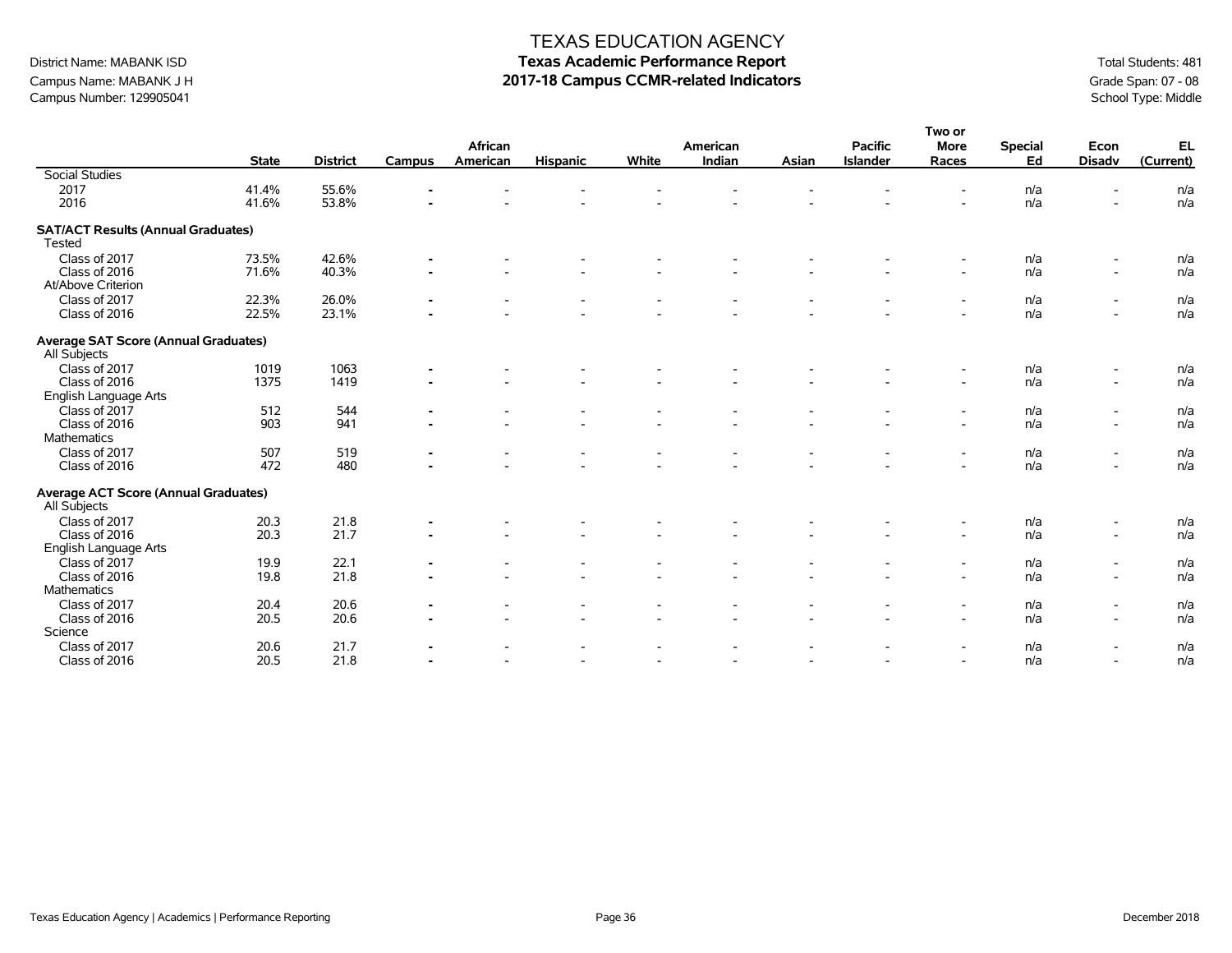# Campus Number: 129905041

## TEXAS EDUCATION AGENCY

# District Name: MABANK ISD **Texas Academic Performance Report Texas Academic Performance Report** Total Students: 481 Campus Name: MABANK J H **2017-18 Campus Other Postsecondary Indicators** Grade Span: 07 - 08 Grade Span: 07 - 08<br>Campus Number: 129905041 School Type: Middle

|                                                                                                |              |                 |                | African  |                 |       | American |       | <b>Pacific</b>  | Two or<br>More | <b>Special</b> | Econ   | EL        |
|------------------------------------------------------------------------------------------------|--------------|-----------------|----------------|----------|-----------------|-------|----------|-------|-----------------|----------------|----------------|--------|-----------|
|                                                                                                | <b>State</b> | <b>District</b> | Campus         | American | <b>Hispanic</b> | White | Indian   | Asian | <b>Islander</b> | Races          | Ed             | Disadv | (Current) |
| <b>Advanced Dual-Credit Course Completion (Grades 9-12)</b>                                    |              |                 |                |          |                 |       |          |       |                 |                |                |        |           |
| Any Subject                                                                                    |              |                 |                |          |                 |       |          |       |                 |                |                |        |           |
| 2016-17                                                                                        | 37.1%        | 31.5%           |                |          |                 |       |          |       |                 |                |                |        |           |
| 2015-16                                                                                        | 35.9%        | 28.3%           |                |          |                 |       |          |       |                 |                |                |        |           |
| English Language Arts                                                                          |              |                 |                |          |                 |       |          |       |                 |                |                |        |           |
| 2016-17                                                                                        | 16.8%        | 8.4%            |                |          |                 |       |          |       |                 |                |                |        |           |
| 2015-16                                                                                        | 16.2%        | 8.8%            |                |          |                 |       |          |       |                 |                |                |        |           |
| Mathematics                                                                                    |              |                 |                |          |                 |       |          |       |                 |                |                |        |           |
| 2016-17                                                                                        | 19.5%        | 19.9%           |                |          |                 |       |          |       |                 |                |                |        |           |
| 2015-16                                                                                        | 19.3%        | 16.8%           |                |          |                 |       |          |       |                 |                |                |        |           |
| Science                                                                                        |              |                 |                |          |                 |       |          |       |                 |                |                |        |           |
| 2016-17                                                                                        | 5.7%         | 5.0%            | $\blacksquare$ |          |                 |       |          |       |                 |                |                |        |           |
| 2015-16                                                                                        | 5.1%         | 2.6%            |                |          |                 |       |          |       |                 |                |                |        |           |
| Social Studies                                                                                 |              |                 |                |          |                 |       |          |       |                 |                |                |        |           |
| 2016-17                                                                                        | 21.8%        | 16.0%           |                |          |                 |       |          |       |                 |                |                |        |           |
| 2015-16                                                                                        | 20.8%        | 12.8%           |                |          |                 |       |          |       |                 |                |                |        |           |
| Graduates Enrolled in Texas Institution of Higher Education (TX IHE)                           |              |                 |                |          |                 |       |          |       |                 |                |                |        |           |
| 2015-16                                                                                        | 51.8%        | 48.2%           |                |          |                 |       |          |       |                 |                |                |        |           |
| 2014-15                                                                                        | 56.1%        | 47.3%           |                |          |                 |       |          |       |                 |                |                |        |           |
| Graduates in TX IHE Completing One Year Without Enrollment in a Developmental Education Course |              |                 |                |          |                 |       |          |       |                 |                |                |        |           |
| 2015-16                                                                                        | 55.7%        | 57.4%           |                |          |                 |       |          |       |                 |                |                |        |           |
| 2014-15                                                                                        | 55.6%        | 72.9%           |                |          |                 |       |          |       |                 |                |                |        |           |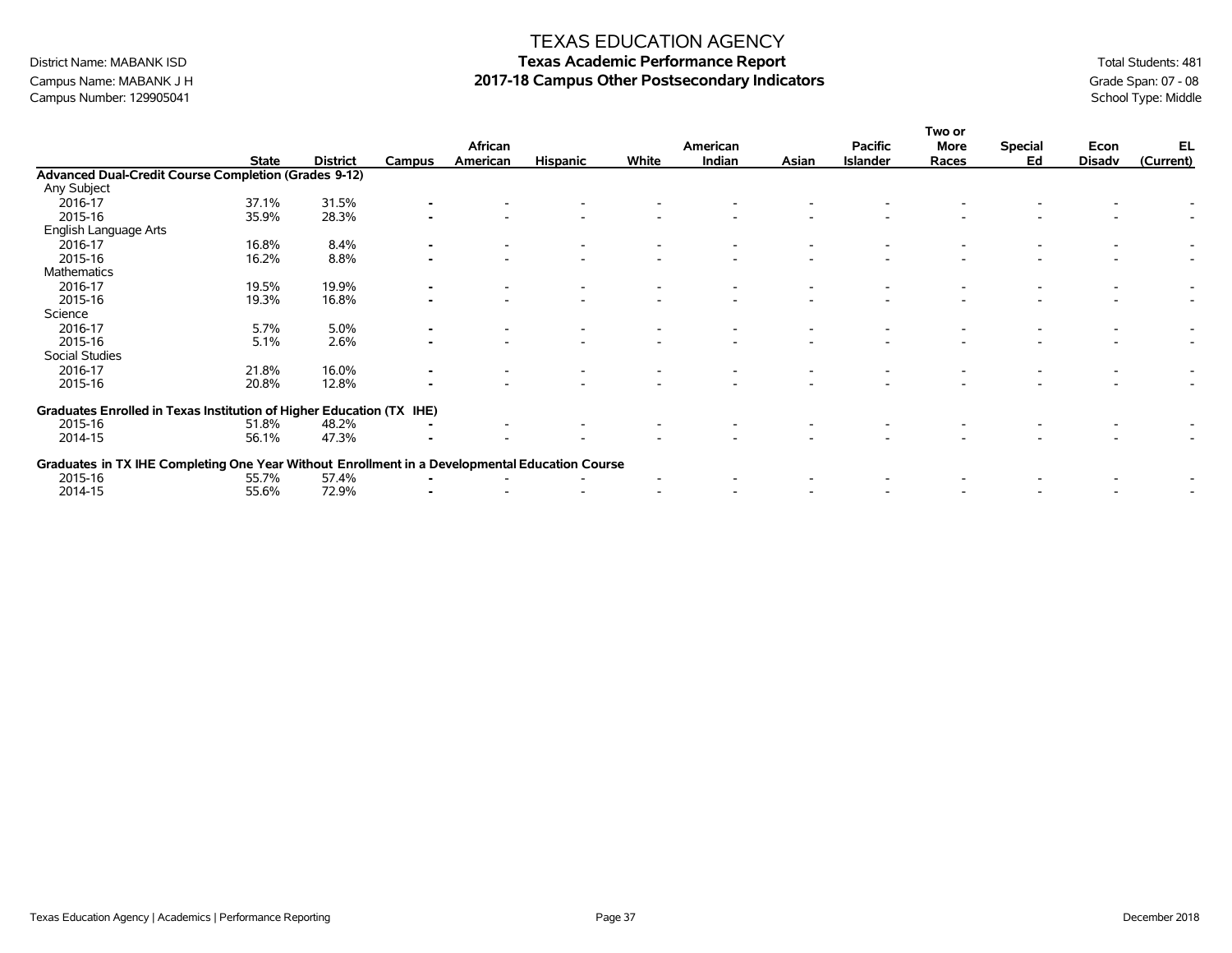Campus Name: MABANK J H **2017-18 Campus Student Information**<br>Campus Number: 129905041<br>Campus Number: 129905041 Campus Number: 129905041

## TEXAS EDUCATION AGENCY

# District Name: MABANK ISD **Texas Academic Performance Report Texas Academic Performance Report** Total Students: 481

|                                                                |                | ---------------- Campus --------------- |                 |              |
|----------------------------------------------------------------|----------------|-----------------------------------------|-----------------|--------------|
| <b>Student Information</b>                                     | Count          | Percent                                 | <b>District</b> | <b>State</b> |
| <b>Total Students</b>                                          | 481            | 100.0%                                  | 3,509           | 5,385,012    |
| Students by Grade:                                             |                |                                         |                 |              |
| Early Childhood Education                                      | 0              | 0.0%                                    | 0.0%            | 0.3%         |
| Pre-Kindergarten                                               | 0              | 0.0%                                    | 4.7%            | 4.3%         |
| Kindergarten                                                   | 0              | 0.0%                                    | 7.4%            | 6.9%         |
| Grade 1                                                        | $\mathbf 0$    | 0.0%                                    | 6.6%            | 7.2%         |
| Grade 2                                                        | 0              | 0.0%                                    | 7.0%            | 7.3%         |
| Grade 3                                                        | 0              | 0.0%                                    | 7.0%            | 7.6%         |
| Grade 4                                                        | 0              | 0.0%                                    | 8.2%            | 7.7%         |
| Grade 5                                                        | $\Omega$       | 0.0%                                    | 8.0%            | 7.7%         |
| Grade 6                                                        | $\mathbf 0$    | 0.0%                                    | 8.0%            | 7.5%         |
| Grade 7                                                        | 247            | 51.4%                                   | 7.0%            | 7.5%         |
| Grade 8                                                        | 234            | 48.6%                                   | 6.7%            | 7.4%         |
| Grade 9                                                        | $\mathbf 0$    | 0.0%                                    | 7.8%            | 8.0%         |
| Grade 10                                                       | 0              | 0.0%                                    | 7.4%            | 7.4%         |
| Grade 11                                                       | 0              | 0.0%                                    | 7.4%            | 6.9%         |
| Grade 12                                                       | 0              | 0.0%                                    | 6.9%            | 6.4%         |
| Ethnic Distribution:                                           |                |                                         |                 |              |
| African American                                               | 10             | 2.1%                                    | 1.8%            | 12.6%        |
| Hispanic                                                       | 89             | 18.5%                                   | 17.1%           | 52.4%        |
| White                                                          | 351            | 73.0%                                   | 75.9%           | 27.8%        |
| American Indian                                                | $\overline{7}$ | 1.5%                                    | 0.5%            | 0.4%         |
| Asian                                                          | 3              | 0.6%                                    | 1.2%            | 4.4%         |
| Pacific Islander                                               | $\mathbf{1}$   | 0.2%                                    | 0.1%            | 0.1%         |
| Two or More Races                                              | 20             | 4.2%                                    | 3.4%            | 2.3%         |
| Economically Disadvantaged                                     | 282            | 58.6%                                   | 60.7%           | 58.8%        |
| Non-Educationally Disadvantaged                                | 199            | 41.4%                                   | 39.3%           | 41.2%        |
| English Learners (EL)                                          | 11             | 2.3%                                    | 3.7%            | 18.8%        |
| Students w/ Disciplinary Placements (2016-17)                  | 26             | 4.9%                                    | 2.2%            | 1.3%         |
| At-Risk                                                        | 223            | 46.4%                                   | 44.2%           | 50.8%        |
| Students with Disabilities by Type of Primary Disability:      |                |                                         |                 |              |
| Total Students with Disabilities By Type of Primary Disability | 55             |                                         |                 |              |
| Students with Intellectual Disabilities                        | 28             | 50.9%                                   | 46.3%           | 43.3%        |
| Students with Physical Disabilities                            | $\ast$         |                                         | 16.0%           | 21.9%        |
| <b>Students with Autism</b>                                    | $\ast\ast$     | $**$                                    | $\ast\ast$      | 13.2%        |
| Students with Behavioral Disabilities                          | 19             | 34.5%                                   | 26.3%           | 20.3%        |
| Students with Non-Categorical Early Childhood                  | $\Omega$       | 0.0%                                    |                 | 1.4%         |
| Mobility (2016-17):                                            |                |                                         |                 |              |
| <b>Total Mobile Students</b>                                   | 73             | 13.7%                                   | 15.2%           | 16.0%        |
| By Ethnicity:                                                  |                |                                         |                 |              |
| African American                                               | $\overline{2}$ | 0.4%                                    |                 |              |
| Hispanic                                                       | 10             | 1.9%                                    |                 |              |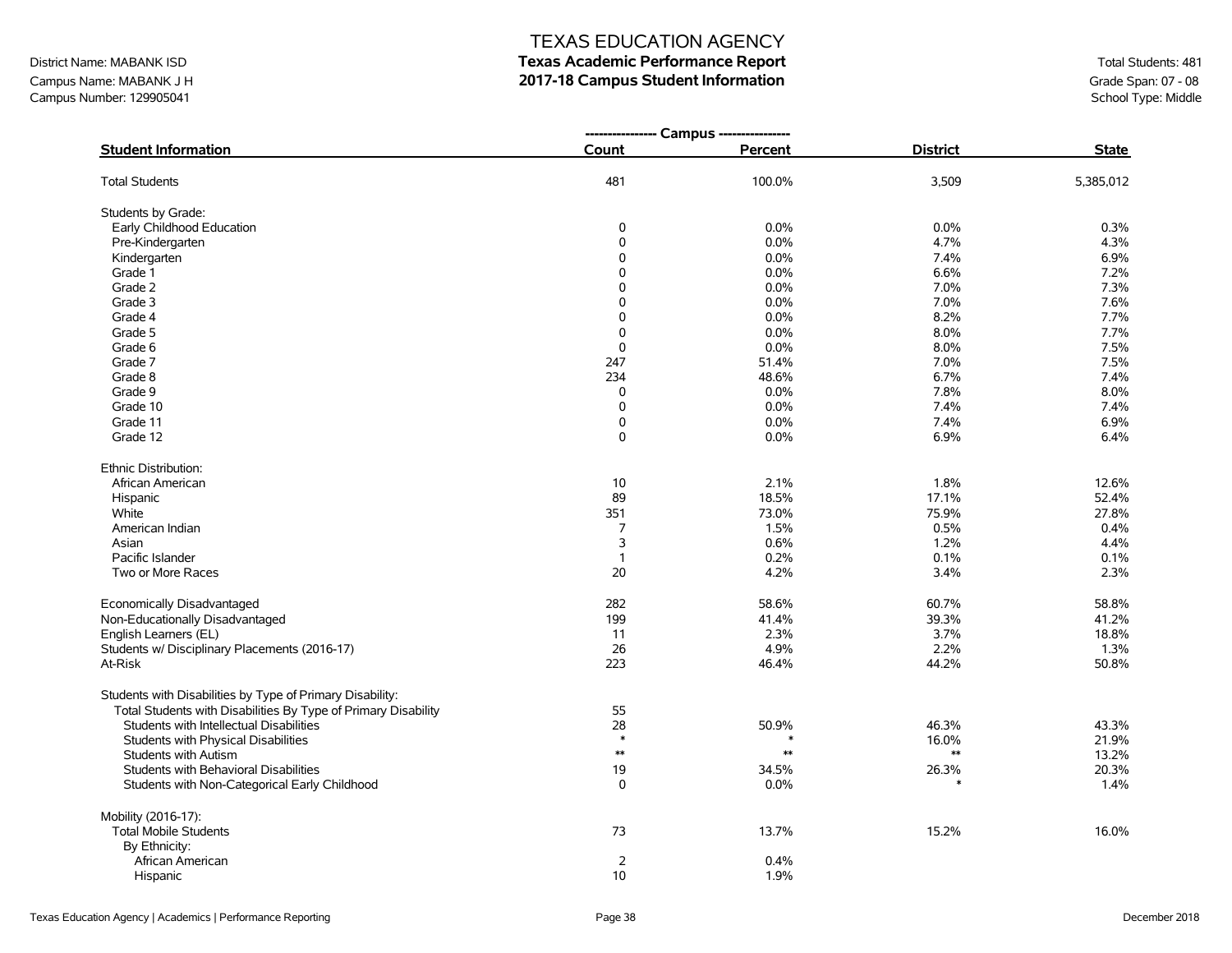# District Name: MABANK ISD **Texas Academic Performance Report Texas Academic Performance Report** Total Students: 481

Campus Name: MABANK J H **2017-18 Campus Student Information**<br>Campus Number: 129905041<br>Campus Number: 129905041 Campus Number: 129905041

| <b>Student Information</b> | Count | Percent | <b>District</b> | <b>State</b> |
|----------------------------|-------|---------|-----------------|--------------|
| White                      | ر ر   | 10.7%   |                 |              |
| American Indian            |       | 0.2%    |                 |              |
| Asian                      |       | 0.2%    |                 |              |
| Pacific Islander           |       | 0.0%    |                 |              |
| Two or More Races          |       | 0.4%    |                 |              |

|                            |                          | --------Non-Special Education Rates-------- | --------Special Education Rates-------- |                          |                 |              |
|----------------------------|--------------------------|---------------------------------------------|-----------------------------------------|--------------------------|-----------------|--------------|
| <b>Student Information</b> | <b>Campus</b>            | <b>District</b>                             | <b>State</b>                            | Campus                   | <b>District</b> | <b>State</b> |
| Retention Rates by Grade:  |                          |                                             |                                         |                          |                 |              |
| Kindergarten               | $\overline{\phantom{a}}$ | 2.9%                                        | 1.8%                                    | $\overline{\phantom{a}}$ | 5.9%            | 6.9%         |
| Grade 1                    | $\overline{\phantom{a}}$ | 3.8%                                        | 3.4%                                    | $\overline{\phantom{a}}$ | 4.5%            | 6.2%         |
| Grade 2                    | $\overline{\phantom{a}}$ | 2.6%                                        | $2.1\%$                                 | $\overline{\phantom{a}}$ | $0.0\%$         | 2.6%         |
| Grade 3                    | $\overline{\phantom{a}}$ | 0.8%                                        | 1.3%                                    | $\overline{\phantom{a}}$ | 3.3%            | 1.0%         |
| Grade 4                    | $\overline{\phantom{a}}$ | 0.4%                                        | 0.6%                                    | $\overline{\phantom{0}}$ | $0.0\%$         | 0.5%         |
| Grade 5                    | $\overline{\phantom{0}}$ | 0.0%                                        | 0.7%                                    | $\overline{\phantom{a}}$ | 0.0%            | 0.6%         |
| Grade 6                    | $\overline{\phantom{0}}$ | 0.5%                                        | 0.5%                                    |                          | 3.2%            | 0.6%         |
| Grade 7                    | 0.9%                     | 0.9%                                        | 0.7%                                    | 0.0%                     | 0.0%            | 0.6%         |
| Grade 8                    | 0.4%                     | 0.4%                                        | 0.6%                                    | $0.0\%$                  | $0.0\%$         | 0.8%         |
| Grade 9                    | $\overline{\phantom{a}}$ | 3.5%                                        | $8.0\%$                                 | $\overline{\phantom{a}}$ | 8.3%            | 13.5%        |

| <b>Class Size Information</b>                  | Campus                   | <b>District</b> | <b>State</b> |
|------------------------------------------------|--------------------------|-----------------|--------------|
| Class Size Averages by Grade and Subject       |                          |                 |              |
| (Derived from teacher responsibility records): |                          |                 |              |
| Elementary:                                    |                          |                 |              |
| Kindergarten                                   | $\overline{\phantom{a}}$ | 21.3            | 18.7         |
| Grade 1                                        | $\overline{\phantom{a}}$ | 20.9            | 18.8         |
| Grade 2                                        | $\overline{\phantom{a}}$ | 19.3            | 18.8         |
| Grade 3                                        | $\overline{\phantom{a}}$ | 20.2            | 19.0         |
| Grade 4                                        | $\overline{\phantom{a}}$ | 20.1            | 19.2         |
| Grade 5                                        | $\overline{\phantom{a}}$ | 22.9            | 21.2         |
| Grade 6                                        | $\overline{\phantom{a}}$ | 21.5            | 20.3         |
| Secondary:                                     |                          |                 |              |
| English/Language Arts                          | 12.6                     | 15.3            | 16.7         |
| Foreign Languages                              | $\overline{\phantom{0}}$ | 18.5            | 18.6         |
| Mathematics                                    | 17.3                     | 16.4            | 17.9         |
| Science                                        | 14.2                     | 16.6            | 19.0         |
| <b>Social Studies</b>                          | 15.1                     | 18.8            | 19.3         |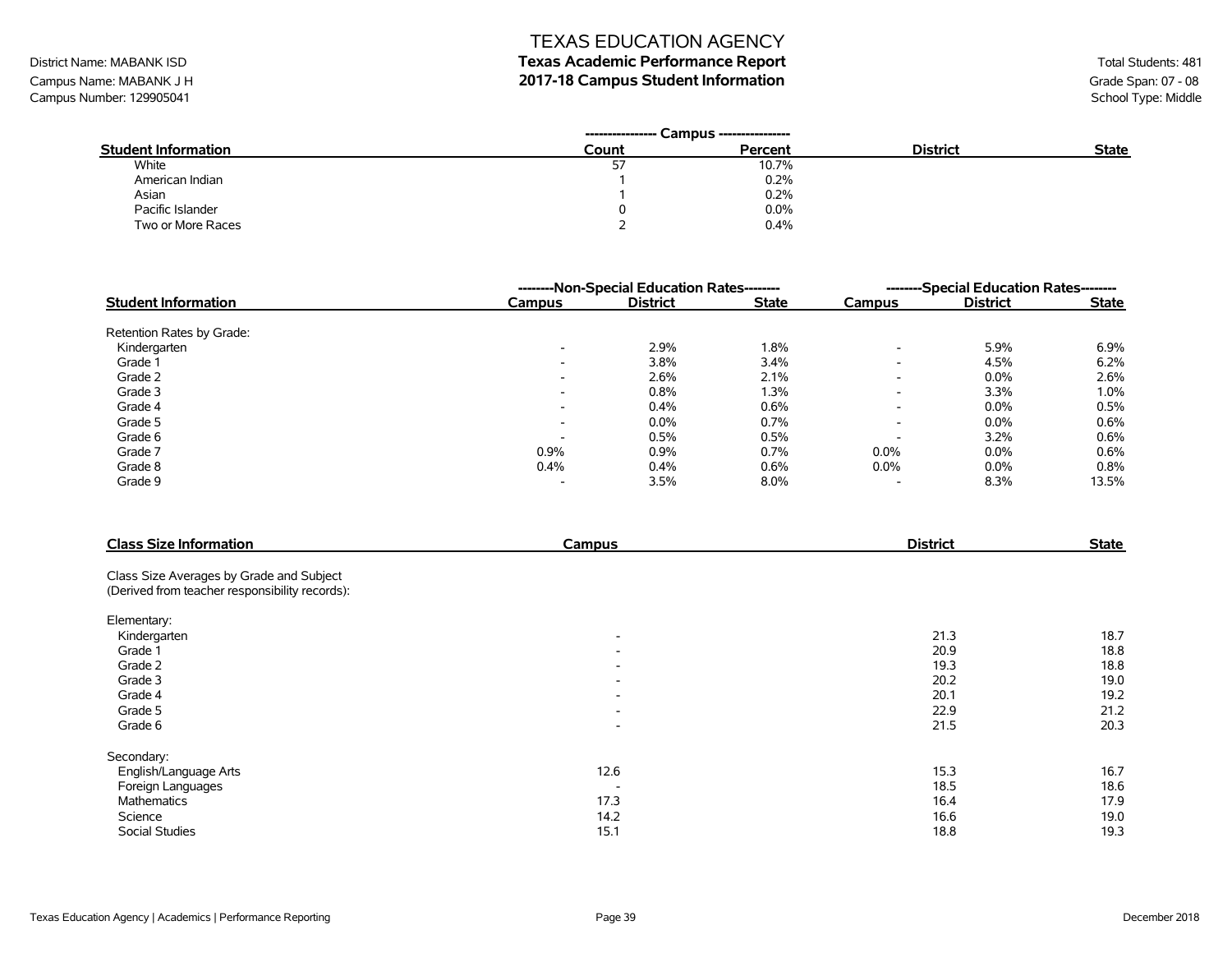# District Name: MABANK ISD **Texas Academic Performance Report Texas Academic Performance Report** Total Students: 481

Campus Name: MABANK J H<br> **2017-18 Campus Staff Information**<br>
Campus Number: 129905041<br>
School Type: Middle Campus Number: 129905041

| <b>Staff Information</b>                  | Count/Average | Percent | <b>District</b> | <b>State</b> |
|-------------------------------------------|---------------|---------|-----------------|--------------|
| <b>Total Staff</b>                        | 59.1          | 100.0%  | 100.0%          | 100.0%       |
| Professional Staff:                       | 45.4          | 76.8%   | 61.3%           | 64.1%        |
| Teachers                                  | 39.4          | 66.6%   | 49.1%           | 50.1%        |
| <b>Professional Support</b>               | 4.0           | 6.8%    | 7.3%            | 9.8%         |
| Campus Administration (School Leadership) | 2.0           | 3.4%    | 4.0%            | 3.0%         |
| Librarians                                |               |         |                 |              |
| Full-time                                 | 1.0           | n/a     | 2.0             | 4,429.0      |
| Part-time                                 | 0.0           | n/a     | 1.0             | 578.0        |
| Counselors                                |               |         |                 |              |
| Full-time                                 | 1.0           | n/a     | 8.0             | 12,131.0     |
| Part-time                                 | 0.0           | n/a     | 1.0             | 1,148.0      |
| <b>Educational Aides:</b>                 | 13.7          | 23.2%   | 21.8%           | 10.1%        |
| <b>Total Minority Staff:</b>              | 2.9           | 5.0%    | 7.5%            | 49.9%        |
| Teachers by Ethnicity and Sex:            |               |         |                 |              |
| African American                          | 0.0           | 0.0%    | 0.8%            | 10.4%        |
| Hispanic                                  | 1.0           | 2.5%    | 3.3%            | 27.2%        |
| White                                     | 38.4          | 97.5%   | 95.4%           | 58.9%        |
| American Indian                           | 0.0           | 0.0%    | 0.0%            | 0.3%         |
| Asian                                     | 0.0           | 0.0%    | 0.4%            | 1.6%         |
| Pacific Islander                          | $0.0\,$       | 0.0%    | 0.0%            | 0.4%         |
| Two or More Races                         | 0.0           | 0.0%    | 0.0%            | 1.1%         |
| Males                                     | 4.4           | 11.1%   | 18.2%           | 23.7%        |
| Females                                   | 35.0          | 88.9%   | 81.8%           | 76.3%        |
| Teachers by Highest Degree Held:          |               |         |                 |              |
| No Degree                                 | 1.0           | 2.5%    | 2.5%            | 1.4%         |
| <b>Bachelors</b>                          | 34.2          | 86.8%   | 77.1%           | 74.1%        |
| <b>Masters</b>                            | 4.2           | 10.7%   | 20.4%           | 23.8%        |
| Doctorate                                 | 0.0           | 0.0%    | 0.0%            | 0.7%         |
| Teachers by Years of Experience:          |               |         |                 |              |
| <b>Beginning Teachers</b>                 | 7.0           | 17.7%   | 12.5%           | 8.2%         |
| 1-5 Years Experience                      | 9.7           | 24.6%   | 32.5%           | 29.1%        |
| 6-10 Years Experience                     | 8.2           | 20.9%   | 18.3%           | 19.1%        |
| 11-20 Years Experience                    | 8.4           | 21.4%   | 23.9%           | 28.2%        |
| Over 20 Years Experience                  | 6.1           | 15.4%   | 12.8%           | 15.3%        |
| Number of Students per Teacher            | 12.2          | n/a     | 14.6            | 15.1         |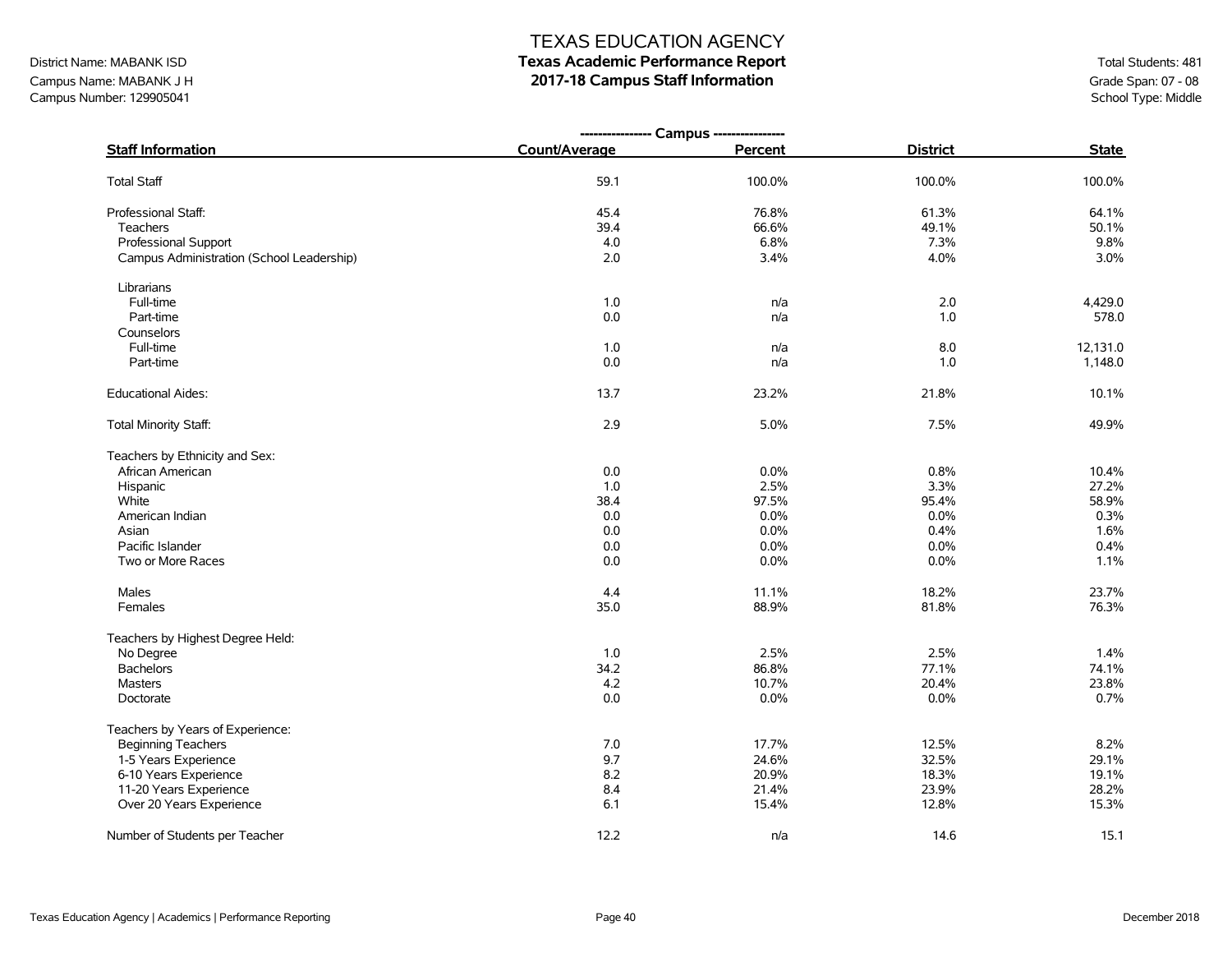# District Name: MABANK ISD **Texas Academic Performance Report Texas Academic Performance Report** Total Students: 481

Campus Name: MABANK J H<br> **2017-18 Campus Staff Information**<br>
Campus Number: 129905041<br>
School Type: Middle Campus Number: 129905041

| <b>Staff Information</b>                                             | <b>Campus</b> | <b>District</b> | <b>State</b> |
|----------------------------------------------------------------------|---------------|-----------------|--------------|
| Experience of Campus Leadership:                                     |               |                 |              |
| Average Years Experience of Principals                               | 0.0           | 7.2             | 6.3          |
| Average Years Experience of Principals with District                 | 0.0           | 5.8             | 5.4          |
| Average Years Experience of Assistant Principals                     | 3.5           | 3.7             | 5.2          |
| Average Years Experience of Assistant Principals with District       | 3.5           | 3.6             | 4.6          |
| Average Years Experience of Teachers:                                | 11.1          | 9.9             | 10.9         |
| Average Years Experience of Teachers with District:                  | 7.2           | 6.3             | 7.1          |
| Average Teacher Salary by Years of Experience (regular duties only): |               |                 |              |
| <b>Beginning Teachers</b>                                            | \$40,840      | \$44,943        | \$47,667     |
| 1-5 Years Experience                                                 | \$43,853      | \$44,161        | \$49,663     |
| 6-10 Years Experience                                                | \$45,755      | \$46,647        | \$52,056     |
| 11-20 Years Experience                                               | \$49,383      | \$50,509        | \$55,246     |
| Over 20 Years Experience                                             | \$61,307      | \$59,064        | \$61,428     |
| Average Actual Salaries (regular duties only):                       |               |                 |              |
| <b>Teachers</b>                                                      | \$47,595      | \$48,139        | \$53,334     |
| Professional Support                                                 | \$52,309      | \$54,134        | \$63,165     |
| Campus Administration (School Leadership)                            | \$62,092      | \$68,029        | \$77,712     |
| Instructional Staff Percent:                                         | n/a           | 72.6%           | 64.4%        |
| Contracted Instructional Staff (not incl. above):                    | 0.0           | 0.0             | 6,218.9      |